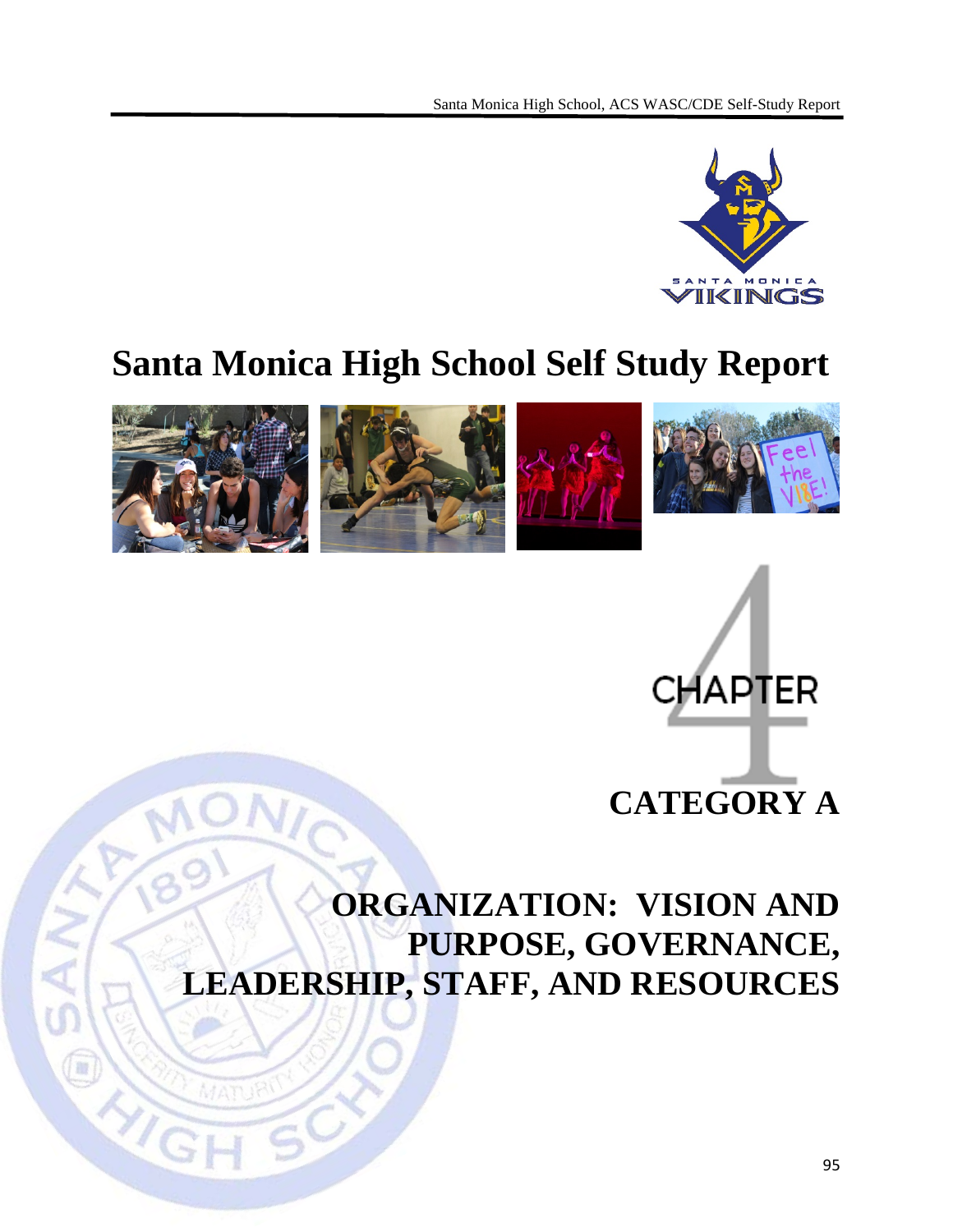# **Category A: Organization: Vision and Purpose, Governance, Leadership, Staff, and Resources**

# **A1. Vision and Purpose Criterion**

## **Indicators with Prompts**

**A1.1. Indicator**: The school has established a clear, coherent vision and mission (purpose) of what students should know and demonstrate; it is based upon high-quality standards and is congruent with research, practices, the student/community profile data, and a belief that all students can learn and be college and career ready.

**A1.1. Prompt**: *Evaluate the degree to which the development of the school's statements has been impacted by pertinent student/community profile data, the district LCAP, identified future global competencies, current educational research and an overall belief that all students can learn and be college and career ready.*

| <b>Findings</b>                                                                                                                                                                                                                                                                                                                                                    | <b>Supporting Evidence</b>                                                                                                                                                                                                                    |
|--------------------------------------------------------------------------------------------------------------------------------------------------------------------------------------------------------------------------------------------------------------------------------------------------------------------------------------------------------------------|-----------------------------------------------------------------------------------------------------------------------------------------------------------------------------------------------------------------------------------------------|
| Santa Monica High school has a clear and<br>coherent vision and mission. The school<br>has devoted time in analyzing data for<br>multiple subgroups on campus and<br>measuring progress. This data has helped to<br>identify areas of improvement and success.<br>A more coherent and thorough approach in<br>analyzing data needs to be built and<br>implemented. | During staff meetings, there was a multi-step<br>initial contribution, ranking of importance. All<br>staff was involved every step of the way.<br>PowerPoint, Student perception survey results,<br>CST data, Core Beliefs, and School Goals. |
| Even though the most recent consideration<br>of the mission and vision was several, in<br>August 2016, the Core Beliefs were created,<br>which lead to the selection of our three<br>goals. These goals are based on high-<br>quality standards and grounded in the belief<br>that all students can achieve at a high level.                                       |                                                                                                                                                                                                                                               |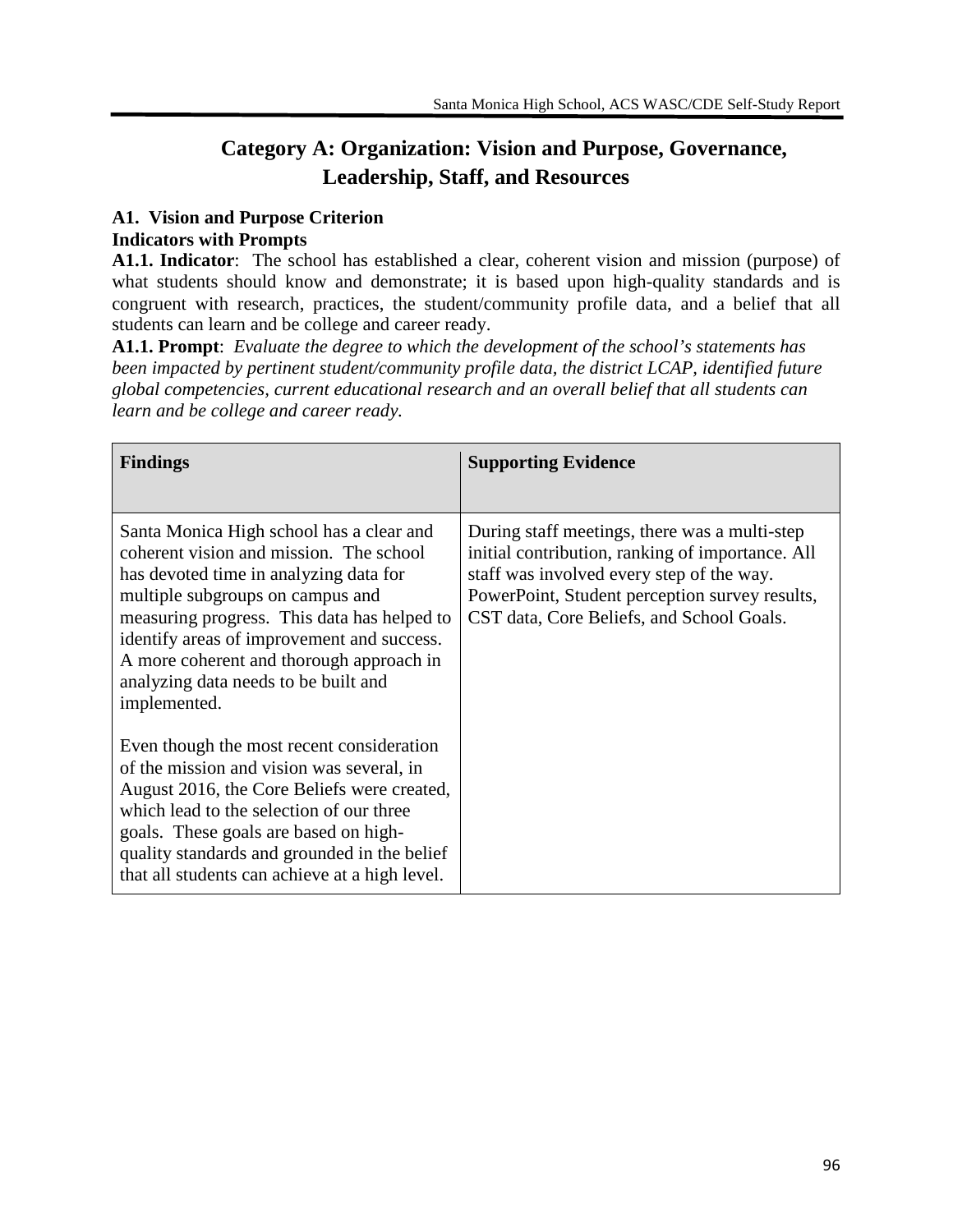# **Development/Refinement of Vision, Mission, Schoolwide Learner Outcomes**

**A1.2. Indicator**: There are effective processes in place to ensure involvement of all stakeholders in the development and periodic refinement of the vision, mission, and schoolwide learner outcomes.

**A1.2. Prompt**: *Evaluate the effectiveness of the processes that engage representatives from the entire school, the district board, business, and the community in the development and periodic refinement of the vision, mission, and schoolwide learner outcomes.*

| <b>Findings</b>                                                                                                                                                                                                                                                                    | <b>Supporting Evidence</b>                                                                                                                                                                                               |
|------------------------------------------------------------------------------------------------------------------------------------------------------------------------------------------------------------------------------------------------------------------------------------|--------------------------------------------------------------------------------------------------------------------------------------------------------------------------------------------------------------------------|
| The faculty and staff dedicated the first part of the<br>2016-2017 school year/meetings in developing Core<br>Beliefs whose purpose was to guide all the decisions<br>made at the site.                                                                                            | Agenda from staff meeting. Posters<br>with drafts of the Beliefs from faculty<br>meeting. Carousel walk<br>documentation. Google Doc to refine<br><b>Core Beliefs</b>                                                    |
| The School Site Council is comprised of students,<br>parents, teachers, classified staff, administrators and<br>community members, and is involved in the<br>refinement of the school's vision, mission and<br>schoolwide learner outcomes.                                        | School Site Council agenda/minutes.<br>Wednesday staff meeting<br>agenda/minutes, including Houses and<br>Departments.                                                                                                   |
| The School's English Language Advisory Council<br>(ELAC) has been reorganized to increase parent<br>involvement, information flow, and feedback on<br>school issues (including learning outcomes and<br>school mission).                                                           | Minutes, emails, and agendas from<br><b>ELAC</b>                                                                                                                                                                         |
| SMMUSD's Three goals disseminated widely and<br>professional development organized around the<br>three goals at department, house and schoolwide<br>level, including work in PLCs as well as schoolwide<br>development of academic talk sentence frames and<br>graphic organizers. | Superintendent's PowerPoint and<br>handouts; IPC agendas and minutes;<br>academic Talk presentations<br>schoolwide (Goal #2); sample Graphic<br><b>Organizers and Sentence Frames</b><br>developed at PD; and PLC notes. |
| In 2016, the new principal establish the Principal<br>Advisory Council. Students from each house were<br>asked to be part of this committee, which meets<br>month with the principal to provide feedback,<br>address concerns.                                                     | Calendar of meeting and meeting notes.                                                                                                                                                                                   |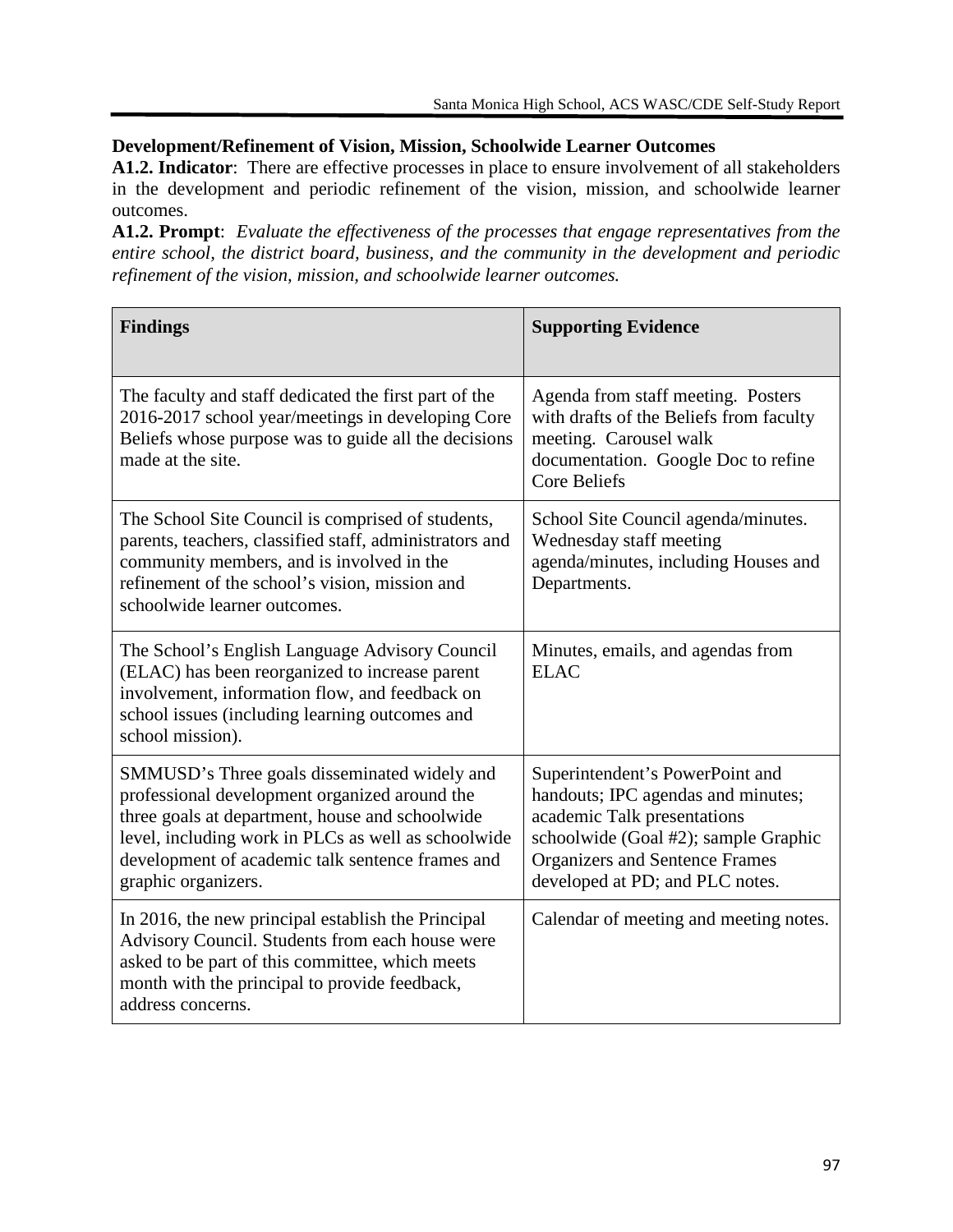**Understanding of Vision, Mission, and Schoolwide Learner Outcomes, District LCAP**

**A1.3. Indicator**: Students, parents, and other members of the school and business community demonstrate understanding of and commitment to the vision, mission, the schoolwide learner outcomes, and the district LCAP.

**A1.3. Prompt**: *Evaluate the degree to which the school ensures that students, parents, and other members of the school's community understand and are committed to the school's vision, mission, and schoolwide learner outcomes.*

| <b>Findings</b>                                                                                                                                                                                                                                                                                       | <b>Supporting Evidence</b>                                                                                                     |
|-------------------------------------------------------------------------------------------------------------------------------------------------------------------------------------------------------------------------------------------------------------------------------------------------------|--------------------------------------------------------------------------------------------------------------------------------|
| Santa Monica High is in its second year of new<br>leadership from the superintendent, to house principal,<br>to school principal. Under the new administration, we<br>have worked on our vision statement as a whole staff.<br>The statement was drafted, posted for revision, and then<br>finalized. | Minutes in the form of posters and<br>Administrative agenda                                                                    |
| The school's commitment to its vision, mission and<br>schoolwide learner outcomes are driven by data<br>collected by the district as well as data collected by the<br>PLC teams. The goal is to follow the Circle of Inquiry<br>as a means of improving learner outcomes.                             | PLC summaries, binders and<br>electronic sharing of minutes.                                                                   |
| Faculty prep period meetings on the deeper use of<br>Illuminated Gradebook were made available so as to<br>better analyze data. This will allow the faculty to create<br>assessments and analyze the data, thus allowing data to<br>drive instruction.                                                | Email announcements and department<br>announcements offering this district<br>and Illuminate representative to the<br>faculty. |

## **A2. Governance Criterion**

## **Governing Board and District Administration**

**A2.1. Indicator**: The district policies and procedures are clear regarding the specific duties and roles of the governing board and district administration in their relationship to the school and staff.

**A2.1. Prompt**: *Determine the clarity of board policies and procedures regarding the roles of the board and district administration, including supporting the school's vision, mission, schoolwide learner outcomes, monitoring student progress, engaging parent and community participation in site governance, implementing complaint procedures, and reviewing program effectiveness in alignment with the district LCAP requirements.*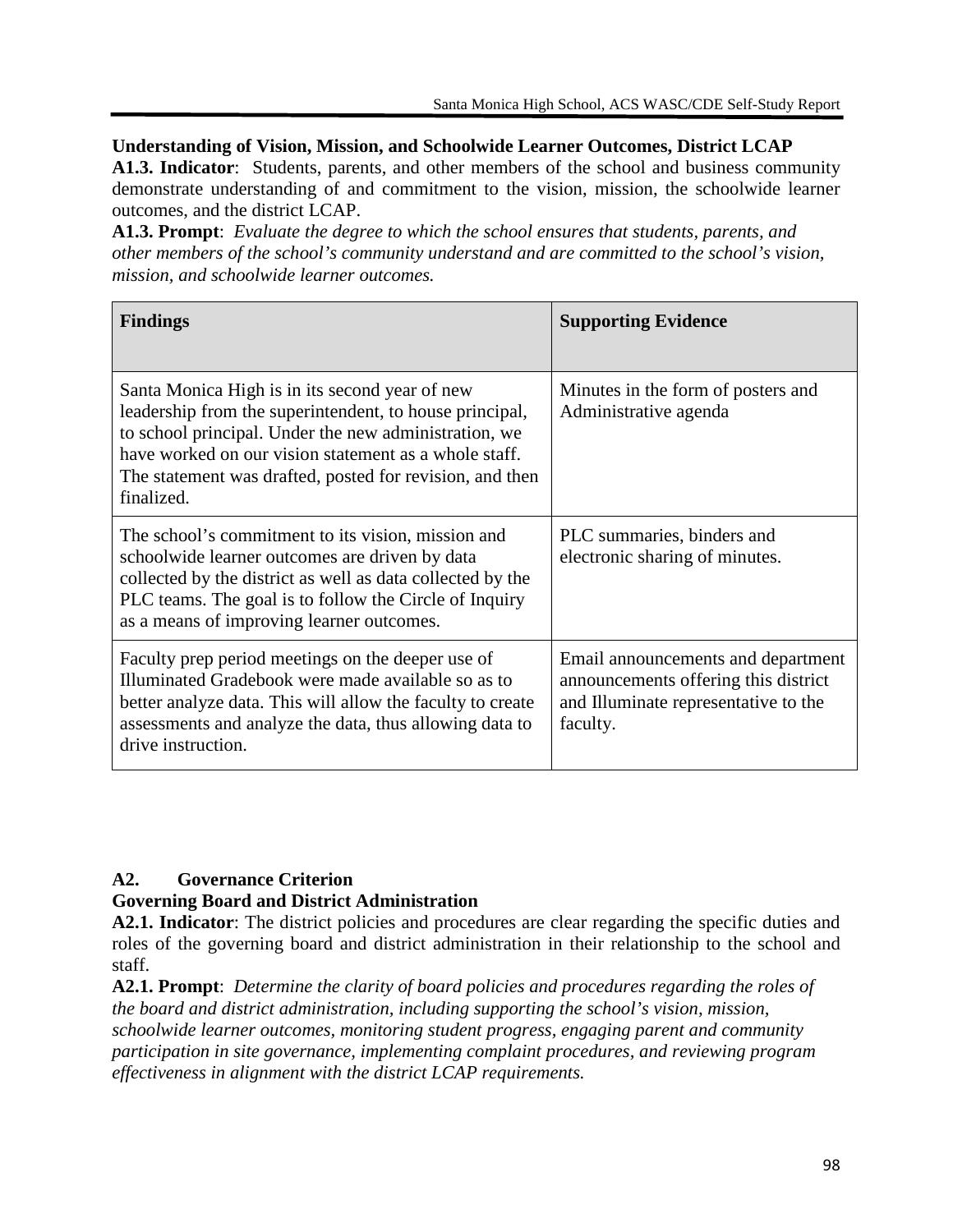| <b>Findings</b>                                                                                                                                                                                                                                                                                                                                       | <b>Supporting Evidence</b>                                                                                                                                                                                                 |
|-------------------------------------------------------------------------------------------------------------------------------------------------------------------------------------------------------------------------------------------------------------------------------------------------------------------------------------------------------|----------------------------------------------------------------------------------------------------------------------------------------------------------------------------------------------------------------------------|
| Site governance has a protocol in place to approve<br>policy. It includes participation by faculty, staff,<br>students, parents and administration.                                                                                                                                                                                                   | Distribution of board meetings and<br>policy announcements and minutes via<br>email.                                                                                                                                       |
| The Site Leadership Team has received extensive<br>training over several years; the team was drawn from<br>the Instructional Planning Committee. The SLT<br>works to coordinate all professional development on<br>campus.                                                                                                                            | District agendas, minutes, handouts<br>from SLT trainings.                                                                                                                                                                 |
| The school district's Board of Education policies and<br>procedures are a matter of public record and are<br>published online, as well as seen on City TV Santa<br>Monica.                                                                                                                                                                            | Announcements sent to all<br>stakeholders.                                                                                                                                                                                 |
| Santa Monica High has an English Learners Advisory<br>Council, Parent Teacher Student Association and a<br>School Site Council which allow parents to be<br>involved in school decisions. The school also has<br>Teacher Leaders that have been doing grassroots<br>work of determining the needs of English Language<br>Learners and their teachers. | PowerPoint and handouts                                                                                                                                                                                                    |
| The district has a policy and procedure in place<br>regarding complaints. Depending on their nature,<br>they may be addressed by the Faculty Advisory<br>Committee, the teachers union as well as SEIU.                                                                                                                                               | Faculty/Staff handbook; flyers posted<br>on work-space walls; Williams<br>Complaints forms and faculty and staff<br>contracts.                                                                                             |
| There is a long term partnership with city, Chamber<br>of Commerce, and Alumni Association that helps<br>reinforce the school's commitment to being College<br>and Career ready.                                                                                                                                                                      | Posters announcements around<br>campus. Advisors emails to Junior<br>families. Dress for Success Program<br>provided for Senior for job/interview<br>preparedness. Career panel of<br>speakers in the Roberts Art Gallery. |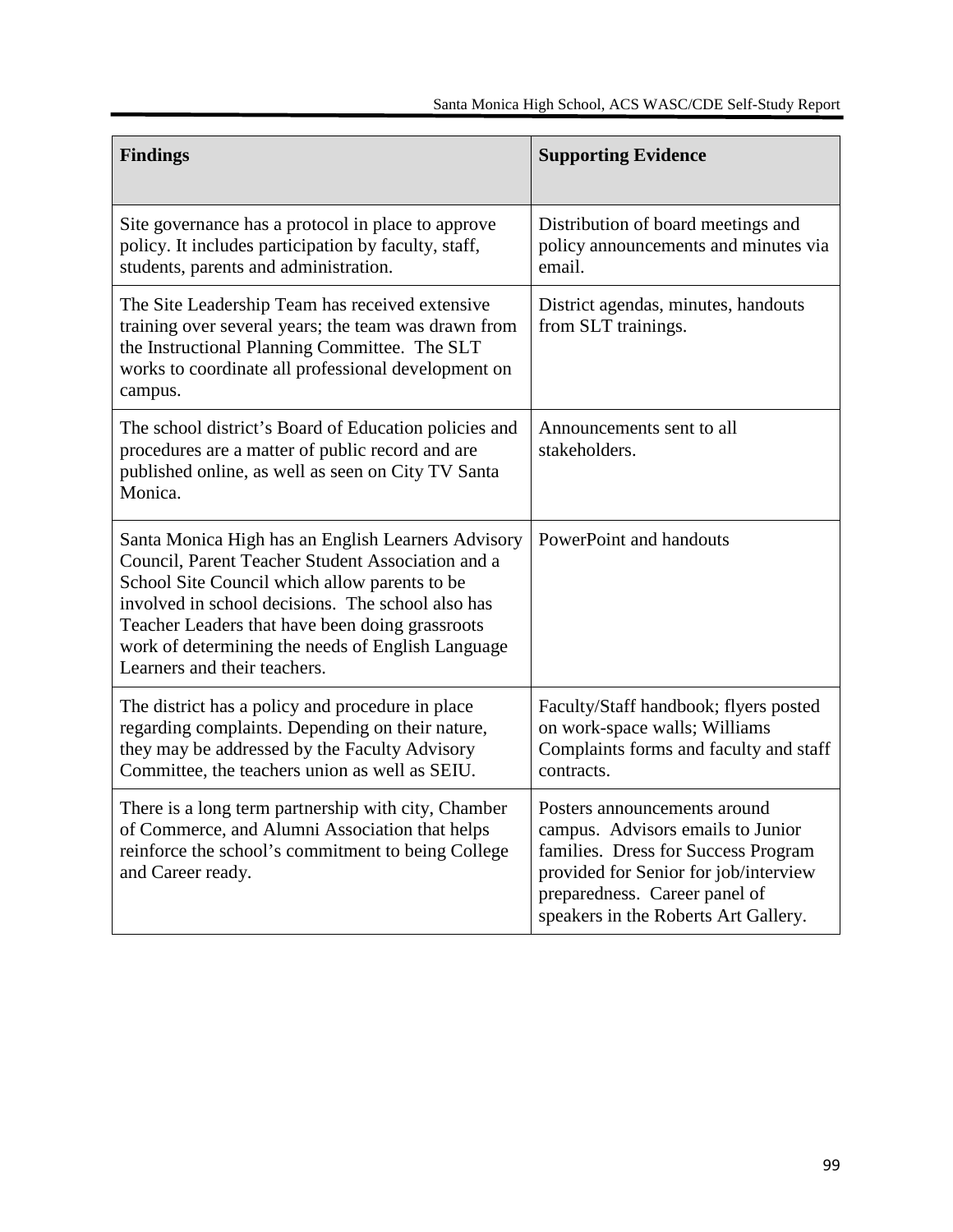**A2.1. Additional Online Instruction Prompt**: *Evaluate the policies related to online instruction for effectiveness in clarifying the vision for the school's use of various types of online curriculum, instruction and support methodologies; this includes, upgrading or updating technology, acceptable use policies, CIPA policies, and policies to ensure internet safety.*

| <b>Findings</b>                                                                                                  | <b>Supporting Evidence</b>                                       |
|------------------------------------------------------------------------------------------------------------------|------------------------------------------------------------------|
| The APEX credit recovery program meets<br>after school twice a week and is offered as a<br>summer school course. | Every year, the program is reevaluated to ensure<br>its success. |

# **Understanding the Role of the Governing Board**

**A2.2. Indicator**: There is clear understanding about the role and responsibilities of the governing board and the professional staff.

**A2.2. Prompt**: *Determine the extent to which there is clear, sustainable understanding regarding the relationship between the governing board and the professional staff.*

| <b>Findings</b>                                                                                                                                                                                                                                                                                                                                                                         | <b>Supporting Evidence</b>                                                                                                                                  |
|-----------------------------------------------------------------------------------------------------------------------------------------------------------------------------------------------------------------------------------------------------------------------------------------------------------------------------------------------------------------------------------------|-------------------------------------------------------------------------------------------------------------------------------------------------------------|
| The school's professional staff is aware that<br>the school district's Board of Education is<br>the body that sets district wide policies.<br>Teachers and classified employees are<br>represented through the Santa Monica-<br><b>Malibu Classroom Teachers Association</b><br>and SEIU. Issues surrounding classified<br>and certificated staff are addressed by these<br>two bodies. | School Board meetings, and policies. Emails<br>from Union/District office and Teacher<br>handbook.<br>SMMUSD app connects all stakeholder district<br>wide. |

#### **Governing Board and Stakeholder Involvement**

**A2.3. Indicator**: Parents, community members, staff and students are engaged in the governance of the school.

**A2.3. Prompt**: *Evaluate the ways the school community and parents are a) informed as to how they can participate in the school's governance and b) engaged in the governance of the school through their participation on the School Site Council, ELAC, district LCAP committees and other advisory or shared decision-making groups that provide guidance or direction to the school*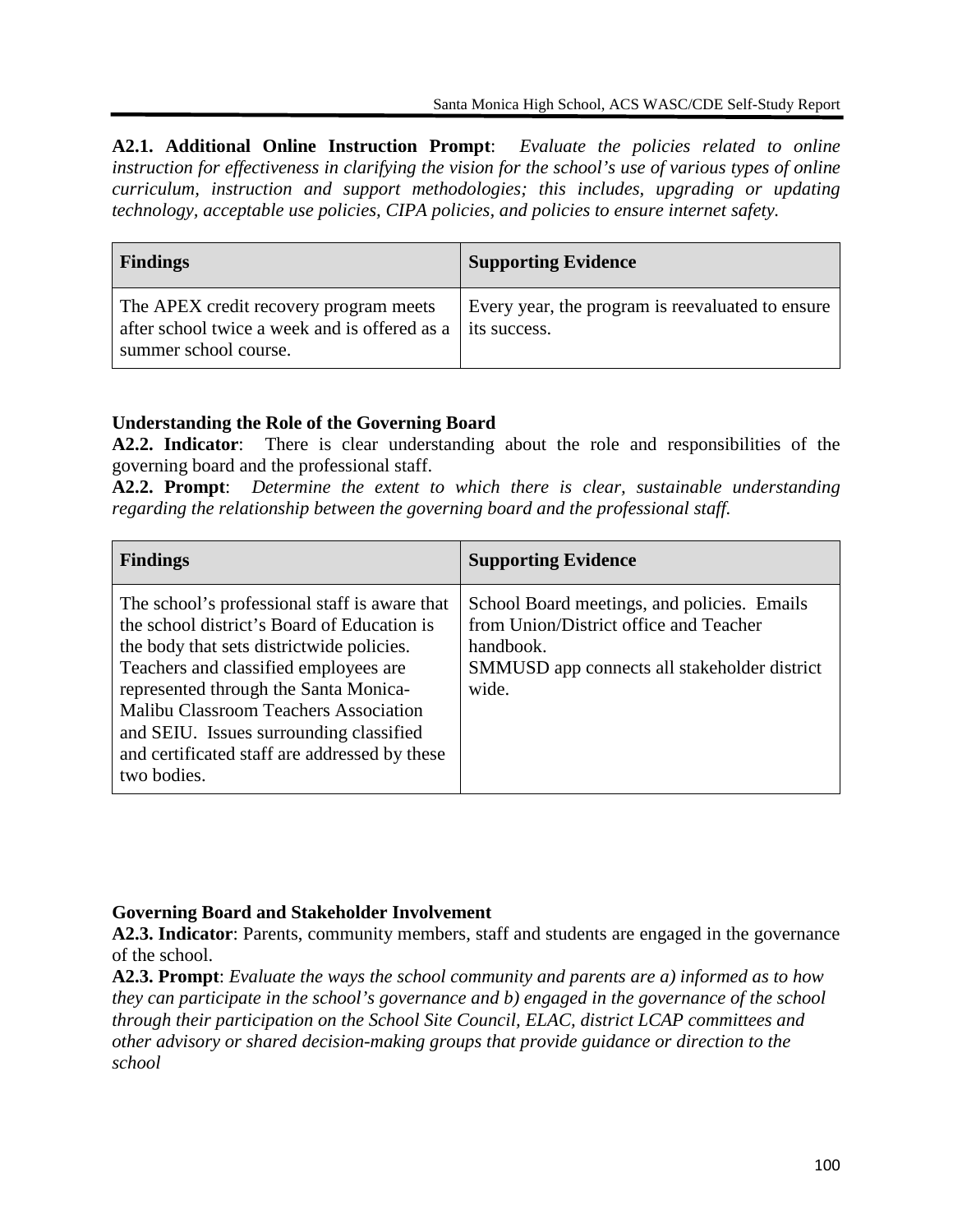| <b>Findings</b>                                                                                                                                                                                                                                                                                                                                      | <b>Supporting Evidence</b>                                                                              |
|------------------------------------------------------------------------------------------------------------------------------------------------------------------------------------------------------------------------------------------------------------------------------------------------------------------------------------------------------|---------------------------------------------------------------------------------------------------------|
| Groups such as School Site Council,<br>English Learners Advisory Council, Parent<br><b>Teacher Student Association, African</b><br><b>American Parents Student Support Group</b><br>are informed by the school to encourage<br>parent involvement. Phone messages/email<br>are also used to disseminate information to<br>parents and parent groups. | PTSA, AAPSSG, ELAC, School<br>Website, School Blue Bulletin, Site<br>Council minutes, and Board Policy. |

# **Board's Evaluation/Monitoring Procedures**

**A2.4. Indicator**: There is clarity of the evaluation and monitoring directed by the governing board and carried out by the district administration.

**A2.4. Prompt**: *Determine the degree to which there are evaluation and monitoring procedures conducted by the district administration and reported to the governing board, including the annual LCAP assessment of district goals and the Eight State Priorities, the review of student performance toward career and college readiness, assessment of overall school programs and operations, and the fiscal health of the school.*

| <b>Findings</b>                                                                                                                                                | <b>Supporting Evidence</b>                                                                                                                                                                                                                                                                                                                                                                  |
|----------------------------------------------------------------------------------------------------------------------------------------------------------------|---------------------------------------------------------------------------------------------------------------------------------------------------------------------------------------------------------------------------------------------------------------------------------------------------------------------------------------------------------------------------------------------|
| IPC and SSC meet regularly to monitor                                                                                                                          | Agenda minutes and Board Certification                                                                                                                                                                                                                                                                                                                                                      |
| procedures developed by the school site.                                                                                                                       | policy 4315                                                                                                                                                                                                                                                                                                                                                                                 |
| The district has also begun a regular cycle of<br>data review and analysis that includes many of<br>these lag metrics as well as a variety of lead<br>metrics. | For example, the district recently shared the<br>lag data from 2016-17 for all three goals,<br>which included CAASPP results; AP<br>enrollment and exam success; graduation<br>rate; UC/CSU a-g completion rate; PSAT<br>results; SAT results; EL progress and<br>reclassification rates; dropout rates; chronic<br>absenteeism; suspension data; and student<br>engagement survey results. |
| There is clarity with regard to evaluation and                                                                                                                 | The district's LCAP report, school board                                                                                                                                                                                                                                                                                                                                                    |
| monitoring procedures for the staff members                                                                                                                    | minutes, presentations, and ongoing                                                                                                                                                                                                                                                                                                                                                         |
| who need this clarity to complete their work.                                                                                                                  | evaluation of multiple sources of data.                                                                                                                                                                                                                                                                                                                                                     |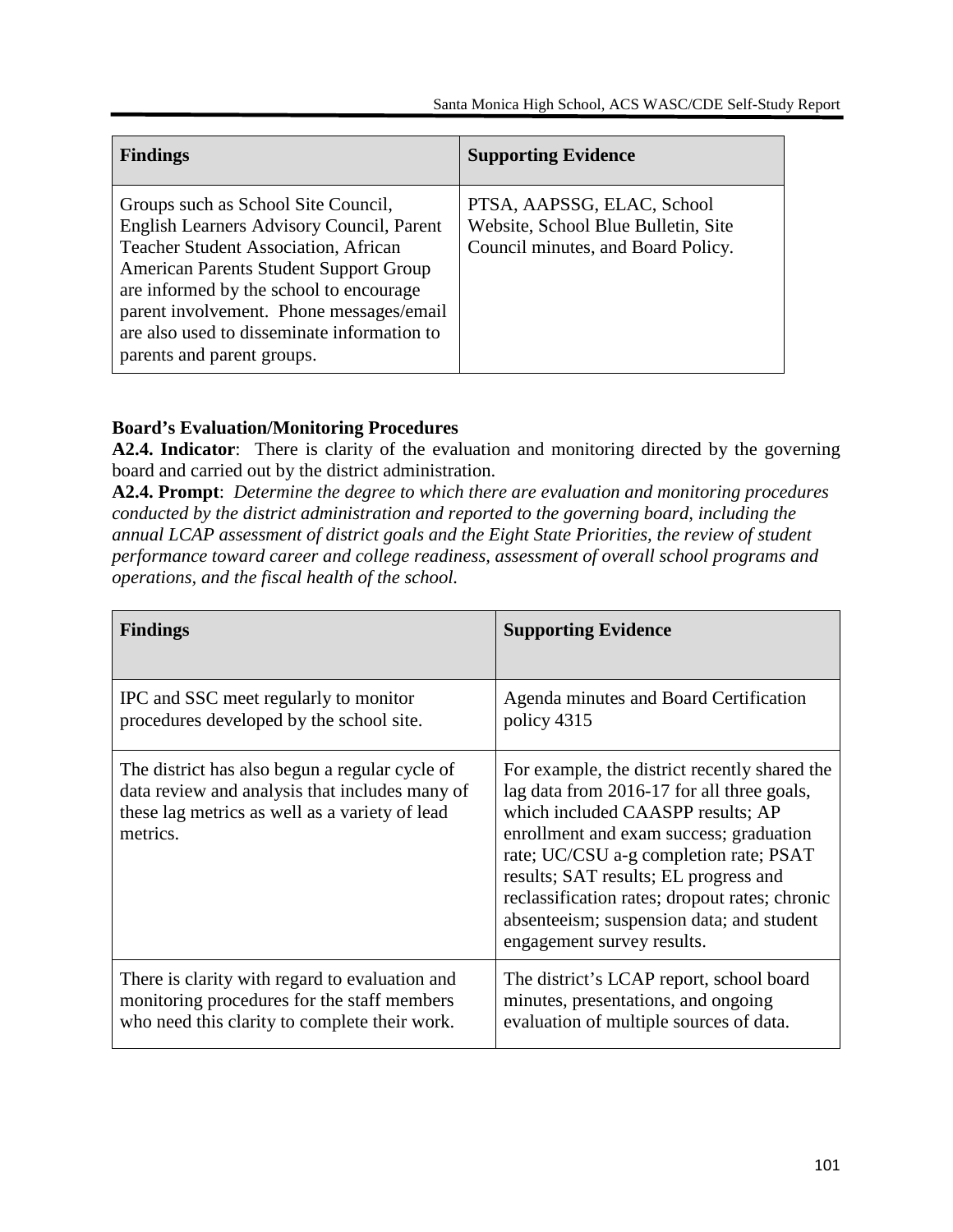| While the district has always reviewed student<br>performance data, the LCAP process and the<br>district's new model of shared accountability,<br>have expanded significantly what, how, and<br>when student achievement data is evaluated and<br>monitored. The district's LCAP has identified<br>27 separate metrics that are used to ensure that<br>the Eight State Priority areas are addressed.                                   | Facilities Improvement Tool (FIT); School<br>Climate Survey; Student Engagement<br>Survey; Family and Community<br><b>Engagement Survey; Daily Attendance</b><br>Rate; Chronic Absentee Rate; Eighth-grade<br>Dropout Rate; High School Dropout rate;<br>Suspension rate; Expulsion rate.                                                                                                             |
|----------------------------------------------------------------------------------------------------------------------------------------------------------------------------------------------------------------------------------------------------------------------------------------------------------------------------------------------------------------------------------------------------------------------------------------|-------------------------------------------------------------------------------------------------------------------------------------------------------------------------------------------------------------------------------------------------------------------------------------------------------------------------------------------------------------------------------------------------------|
| These 27 metrics have been divided among the<br>district's three LCAP goals, which are also<br>shared by each site for the purpose of their<br>Single Plan for Student Achievement (SPSA).<br>The following are monitored as part of the<br>LCAP process by the District Consultation<br>Committee, the Parent Advisory Committee and<br>other relevant work groups:<br>Goal One – All graduates are ready for college<br>and careers. | CAASPP results for grades 3-8, and<br>CAASPP/EAP results for Grade 11;<br>graduation rate; UC/CSU a-g completion<br>rate; AP class enrollment; AP exam results;<br>secondary math D/F list; dual/concurrent<br>enrollment; implementation of ELA/ELD,<br>Math, NGSS standards; access to<br>standards-aligned textbooks (Williams).<br>Progress toward proficiency on<br>CELDT/ELPAC; English Learner |
| Goal Two – English learners will become<br>proficient in English while engaging in a<br>rigorous, standards-aligned curriculum.<br>Goal Three – All students engage in schools that                                                                                                                                                                                                                                                    | reclassification rate; number of long-term<br>English Learners (LTELs)                                                                                                                                                                                                                                                                                                                                |
| are safe, well-maintained and family-friendly.                                                                                                                                                                                                                                                                                                                                                                                         |                                                                                                                                                                                                                                                                                                                                                                                                       |

## **Complaint and Conflict Resolution Procedures**

**A2.5. Indicator**: The established governing board/school's complaint and conflict resolution procedures as they apply to the school's stakeholders are effective.

**A2.5. Prompt**: *Evaluate the effectiveness of the established governing board/school's complaint and conflict resolution procedures, including the ways the complaint procedures are communicated to parents.*

| <b>Findings</b>                                                                                                                                                                                                                                                     | <b>Supporting Evidence</b>                                                                                                             |
|---------------------------------------------------------------------------------------------------------------------------------------------------------------------------------------------------------------------------------------------------------------------|----------------------------------------------------------------------------------------------------------------------------------------|
| Complaint and conflict resolution is<br>addressed via Restorative Justice program,<br><b>Faculty Advisory Committee, Parent</b><br>Liaison and established procedures at the<br>district level and outlined in contracts with<br>certificated and classified staff. | House meeting agendas, hiring of a full time<br>Restorative Justice coordinator, and FAC<br>minutes. Restorative Justice meeting room. |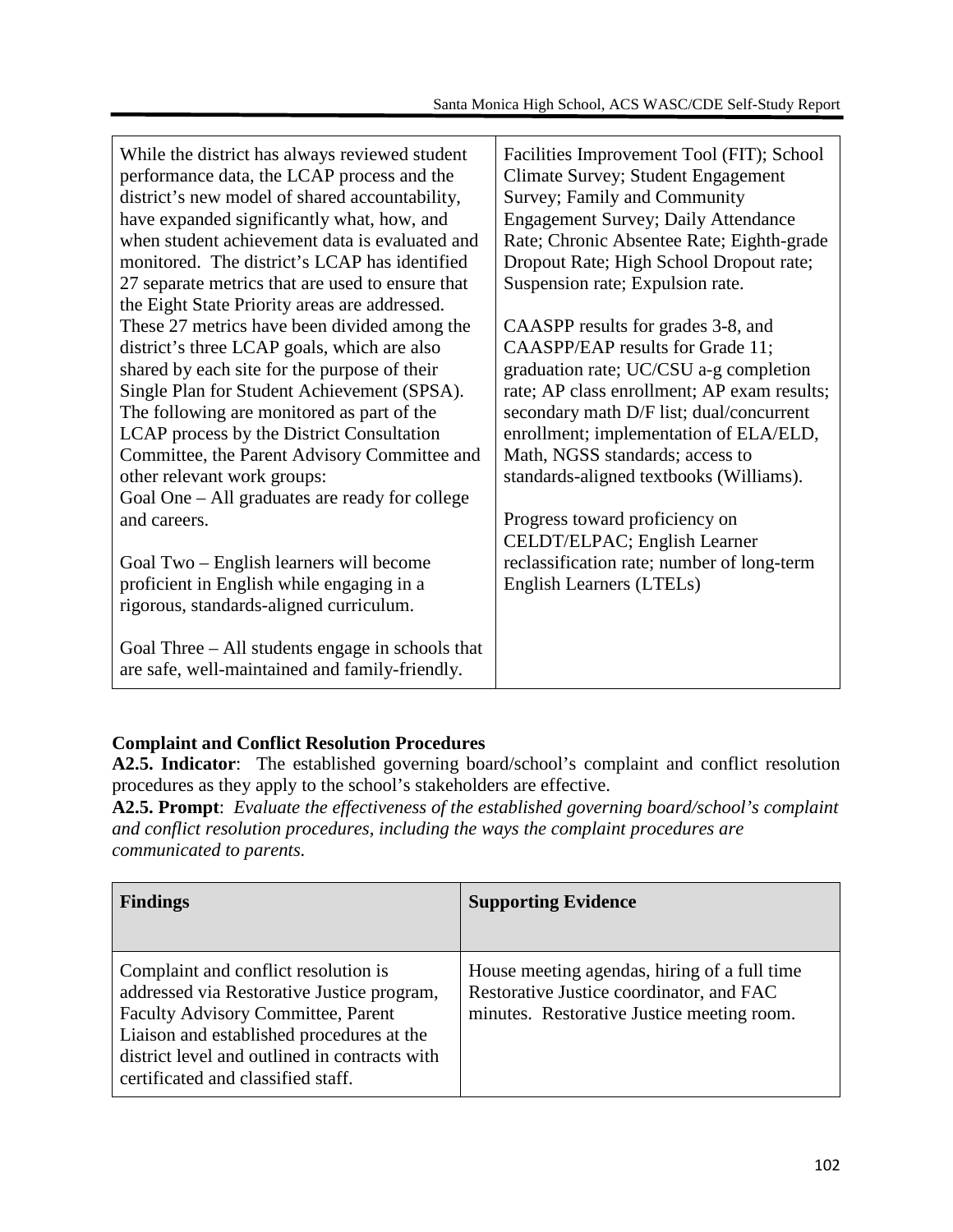| Restorative Justice is implemented by<br>training parents, faculty and staff on how to<br>use Restorative Justice methodology to<br>resolve conflict.                        | List of participants; schoolwide minutes; and<br>school policies. |
|------------------------------------------------------------------------------------------------------------------------------------------------------------------------------|-------------------------------------------------------------------|
| Administrators encourage the student,<br>parents and staff to reach out to teachers<br>first, then an advisor, then an administrator<br>and then district to address issues. |                                                                   |
| Parents, students and staff are aware of<br>Williams Act Complaint Procedure.                                                                                                | Posted in offices and classrooms. Parent annual<br>notification.  |

## **A3. Leadership: Empowerment and Continuous Planning and Monitoring Criterion Broad-Based and Collaborative**

A3.1. Indicator: The school's broad-based, collaborative planning process is a continuous improvement cycle that a) assesses data to determine student needs, b) collaboratively determines and implements strategies and actions and c) monitors results.

**A3.1. Prompt**: *Determine the effectiveness of the continuous school improvement planning process to ensure that it is broad-based, collaborative and fosters the commitment of the stakeholders.*

| <b>Findings</b>                                                                                                                                       | <b>Supporting Evidence</b>                                      |
|-------------------------------------------------------------------------------------------------------------------------------------------------------|-----------------------------------------------------------------|
| PLCs meet, collect student work and plan<br>lessons in PLC's.                                                                                         | Department meeting minutes and PLC work                         |
| For four years, Literacy Coach hired to<br>assist departments with the writing process<br>in all departments. Position is currently<br>open.          | Department meetings, work samples, and PLC<br>binders.          |
| Some norming goes on during PLC<br>meetings. Collaborative work is done during<br>PLC's and during common planning periods                            | Analysis of students' work occurs in<br>Department PLC meeting. |
| Student attendance policy based on<br>district/school communications;<br>administration team circulated plan for<br>feedback to IPC and other groups. | Administrative and Advisor meeting notes.                       |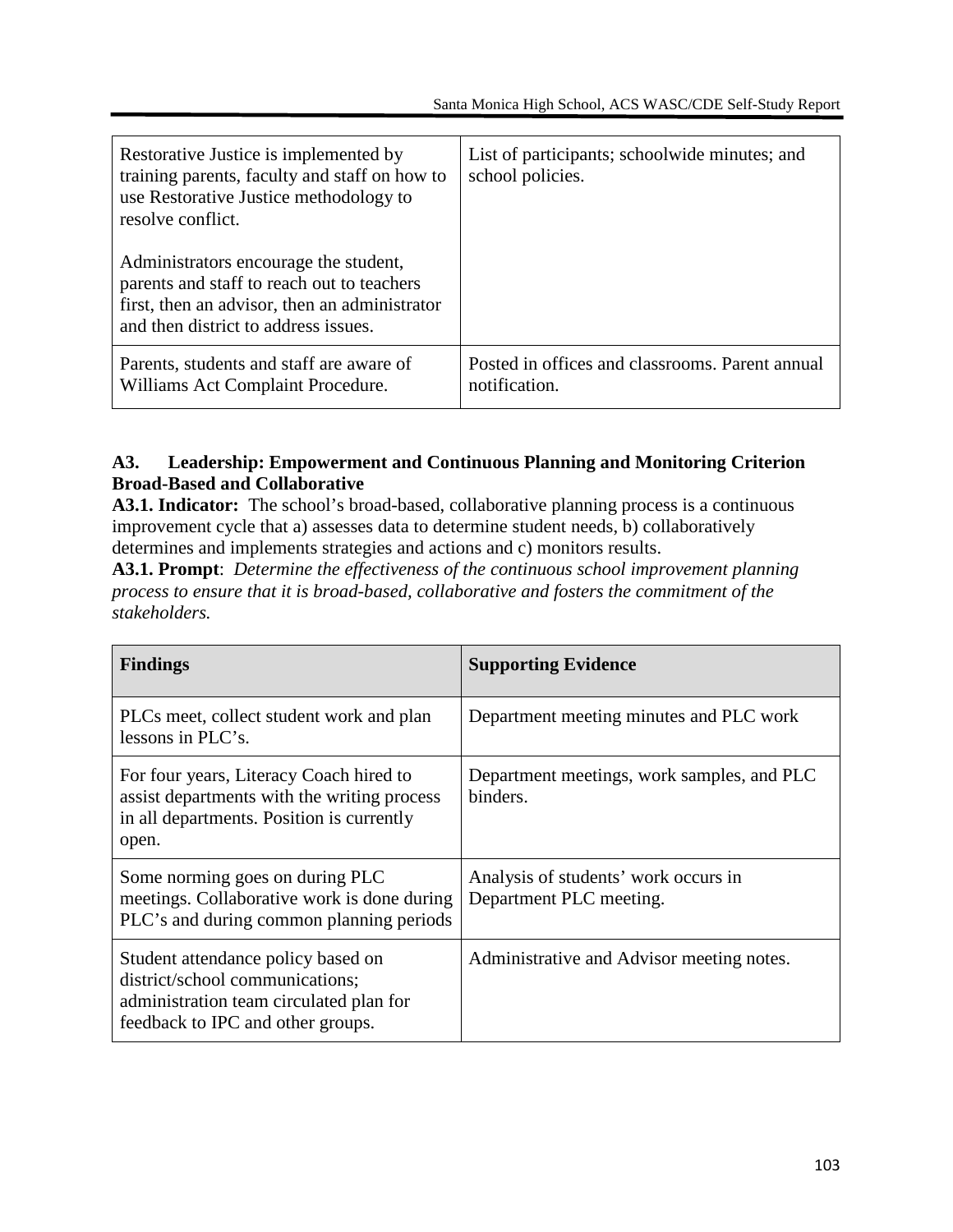| All departments are working on common<br>assessments that are sprinkled throughout<br>both semesters.<br>All English classes will have common<br>assessments beginning in 2018-2019.<br>History has two common assessments per<br>year. Foreign Language does two common<br>assessments per year. | Sample work; Progress and monitoring in IPC<br>PLC binders, agendas, work products, shared<br>lesson handouts and assessments; and writing<br>tool kits sent via email to departments<br>Learning Guide booklet issued in SLCT and<br>then shared in department meetings.<br>Results are analyzed and shared; adjustments<br>are made based on results in Illuminate. The<br>school is currently focused on a Cycle of<br>Inquiry, where data is collected and analyzed, a<br>plan is made to address areas of improvement,<br>the plan is then implemented and then the<br>outcome is used to synthesize what happened<br>and next steps. Claims Evidence Writing is the<br>focus of the writing piece. |
|---------------------------------------------------------------------------------------------------------------------------------------------------------------------------------------------------------------------------------------------------------------------------------------------------|----------------------------------------------------------------------------------------------------------------------------------------------------------------------------------------------------------------------------------------------------------------------------------------------------------------------------------------------------------------------------------------------------------------------------------------------------------------------------------------------------------------------------------------------------------------------------------------------------------------------------------------------------------------------------------------------------------|
| Collaborative Classes were created to put a<br>Special Education teacher as a co-partner<br>with a General Education teacher, to<br>improve the access to content standards.                                                                                                                      | Notes and emails between IPC/teacher leaders,<br>re: agendas; agenda and notes from IPC<br>meetings/teacher leaders; handouts from<br>meetings. Common planning periods created.<br>Not in all collaborative partnerships in 2017-<br>2018                                                                                                                                                                                                                                                                                                                                                                                                                                                               |
| Advisors collaborate to provide consistent<br>services and identify trends in student<br>needs.                                                                                                                                                                                                   | Meeting notes with Mental Health Coordinator;<br>emails, agenda/notes from counselor meetings;<br>emails to staff as a result of meetings; advisor<br>emails to parents (weekly).                                                                                                                                                                                                                                                                                                                                                                                                                                                                                                                        |
| Advisors holding attendance group<br>meetings to address attendance with<br>students who are chronic or at risk for<br>attendance issues.                                                                                                                                                         | List of students from A2A program.<br>Attendance and Tardy policy is posted in every<br>room. Parents and students review and sign<br>during Registration.                                                                                                                                                                                                                                                                                                                                                                                                                                                                                                                                               |
| <b>Student Outreach Specialist meet with</b><br>students and families to address SART<br>contracts.                                                                                                                                                                                               | Increase in the number of closed conferences<br>when we started using A2A.                                                                                                                                                                                                                                                                                                                                                                                                                                                                                                                                                                                                                               |
| IPC and teacher leaders meet, plan and lead<br>schoolwide, department and house<br>meetings.                                                                                                                                                                                                      | IPC meetings, agendas and handouts                                                                                                                                                                                                                                                                                                                                                                                                                                                                                                                                                                                                                                                                       |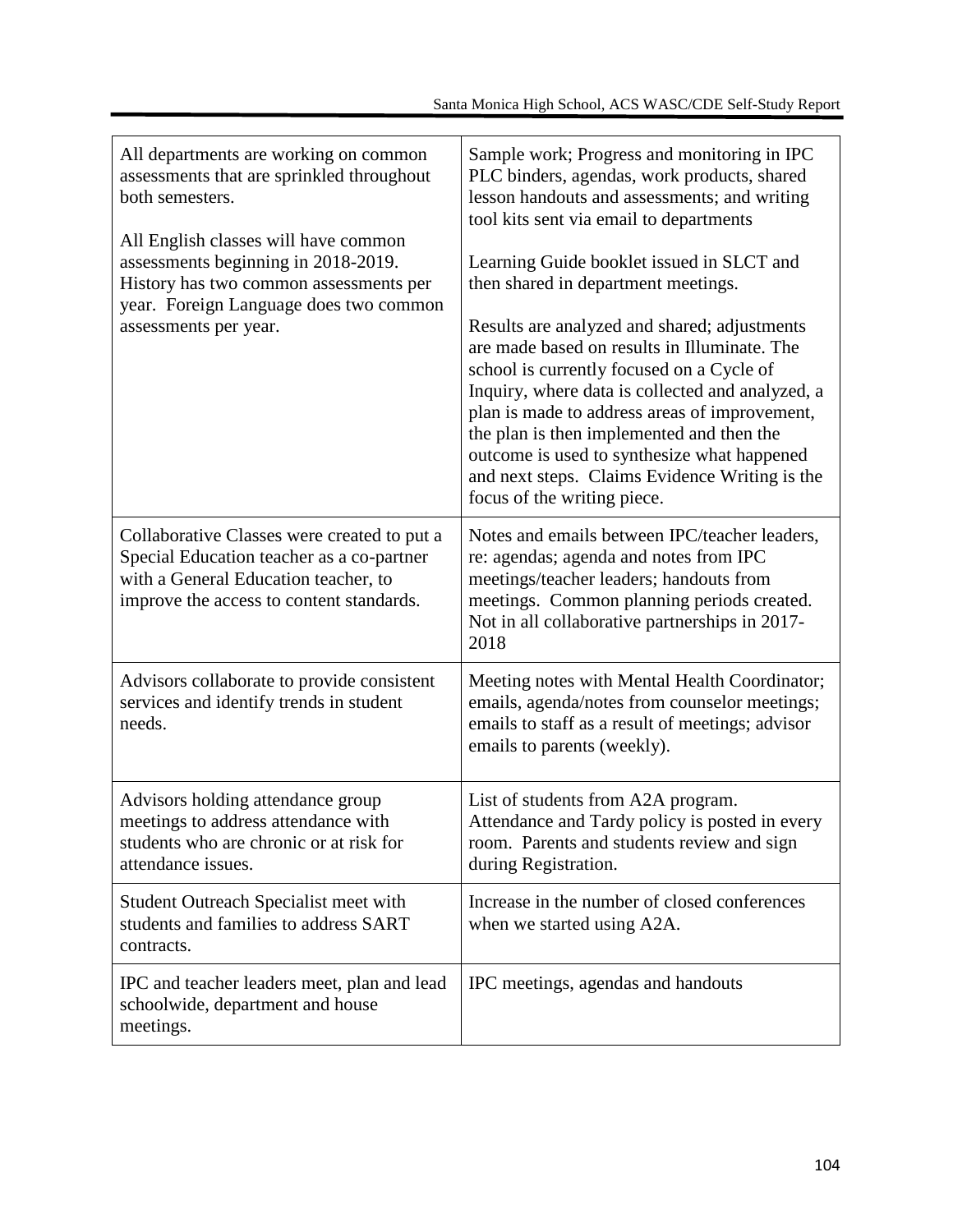#### **Single School Plan for Student Achievement Correlated to Student Learning**

**A3.2. Indicator**: The school's Single Plan for Student Achievement (SPSA) is directly correlated to and driven by the analysis of student achievement data.

**A3.2. Prompt**: *How do staff ensure that the analysis of student achievement of the critical learner and college- and career-readiness needs, schoolwide learner outcomes, and academic and career-readiness standards are incorporated into the SPSA and impact the development, implementation, and monitoring of the SPSA and the LCAP?*

| <b>Findings</b>                                            | <b>Supporting Evidence</b>                                                                                                                    |
|------------------------------------------------------------|-----------------------------------------------------------------------------------------------------------------------------------------------|
| <b>Staff Actions/Accountability to Support</b><br>Learning | PLC's keep teachers accountable. Checking in<br>on student achievement and designing and<br>implementing common assessments.                  |
| Staff analyzed the data                                    | Longitudinal analysis of demographic data.                                                                                                    |
| PLC developed on common assessments                        | PLC's develop common assessments to track<br>student achievement.                                                                             |
|                                                            | Common assessments are evaluated prior to and<br>following implementation to assesses<br>pedagogical approached as well as student<br>growth. |

## **School Actions/Accountability to Support Learning**

**A3.3. Indicator**: The school leadership and staff demonstrate shared decision-making, responsibility, and self-reflection on actions and accountability for implementing practices and programs that support student learning.

**A3.3. Prompt***: Determine the effectiveness of the processes and procedures for involving staff in shared decision-making, responsibility, and self-reflection on actions and accountability to support student learning throughout all programs.*

| <b>Findings</b>                                                                                                                                     | <b>Supporting Evidence</b>                                                               |
|-----------------------------------------------------------------------------------------------------------------------------------------------------|------------------------------------------------------------------------------------------|
| Class meetings occur during the school day to go<br>over policy with regards to behavior and<br>graduation requirements.                            | Blue Bulletin, PowerPoint presentations led<br>by House Principals; and agenda provided. |
| Staff has an opportunity to share in the decision<br>making process via IPC, Site Leadership Team,<br>Department Chairs, and House Teacher Leaders. | IPC/SLT memos and agendas                                                                |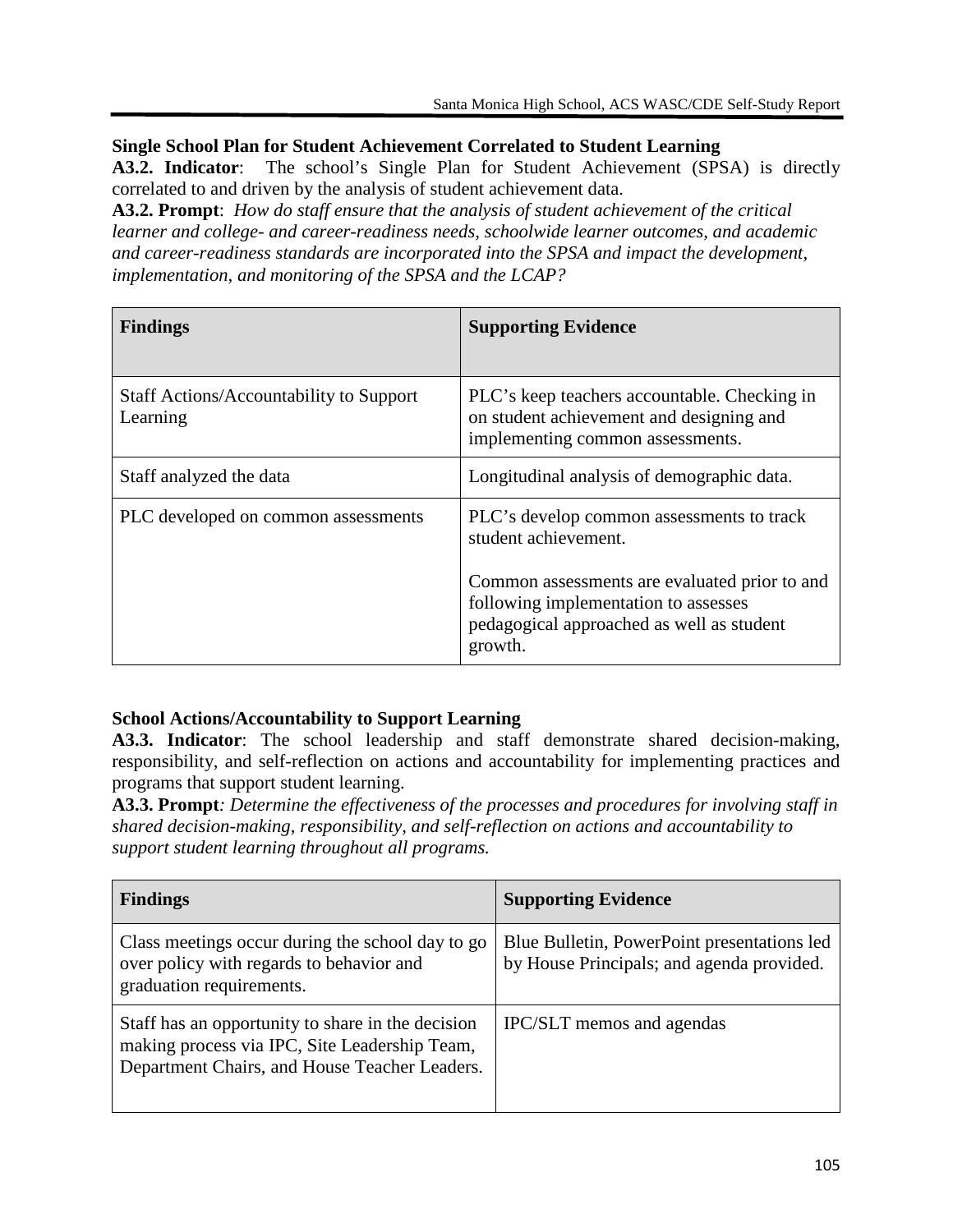| Self-Reflection has occurred during faculty wide   Instructional handouts at faculty wide<br>meetings in conjunction with EL training and in<br>PLC meetings. | meetings, PowerPoint used during faculty<br>meeting and PLC minutes. |
|---------------------------------------------------------------------------------------------------------------------------------------------------------------|----------------------------------------------------------------------|
|                                                                                                                                                               |                                                                      |

#### **Internal Communication and Planning**

**A3.4. Indicator**: The school has effective existing structures for internal communication, planning, and resolving differences.

**A3.4. Prompt**: *Evaluate the effectiveness of the existing structures for internal communication, planning, and resolving differences among the staff or administration?*

| <b>Findings</b>                                                                                                                                                                                 | <b>Supporting Evidence</b>                                                           |
|-------------------------------------------------------------------------------------------------------------------------------------------------------------------------------------------------|--------------------------------------------------------------------------------------|
| The school website has a master calendar in<br>real time where grading periods, team/club<br>activities, fine arts such as plays and<br>musical events, as well as faculty and SLT<br>meetings. | Google Calendar, District Email, Printed<br>agenda, SMMUSD App, and Twitter accounts |
| Weekly emails sent by the Principal act as a<br>bulletin of key information.                                                                                                                    | Electronic messages sent to faculty.                                                 |
| Department chairs, teacher leaders and<br>Faculty Advisory Council serve as liaisons<br>to provide internal communication and<br>resolve differences.                                           | Faculty meeting agendas, emails                                                      |

#### **A4. Staff: Qualified and Professional Development Criterion Qualifications and Preparation of Staff**

**A4.1. Indicator**: The school has procedures to ensure that staff members are qualified based on staff background, training, and preparation.

**A4.2. Prompt**: *Evaluate the procedures to ensure all staff members in all programs, including online instruction, are qualified for their responsibilities based on employment policies and practices, staff background, training, and preparation.*

| <b>Findings</b>                                                                                                                                                                                                                                                                    | <b>Supporting Evidence</b>                                 |
|------------------------------------------------------------------------------------------------------------------------------------------------------------------------------------------------------------------------------------------------------------------------------------|------------------------------------------------------------|
| Classified staff must meet minimum criteria<br>and take a series of tests to qualify for a site<br>interview. Certificated staff must provide<br>proof of passing the CBEST, can provide a<br>State of California Credential, and have<br>majored/minored in their field of study. | HR documentation of test scores, credential and<br>degree. |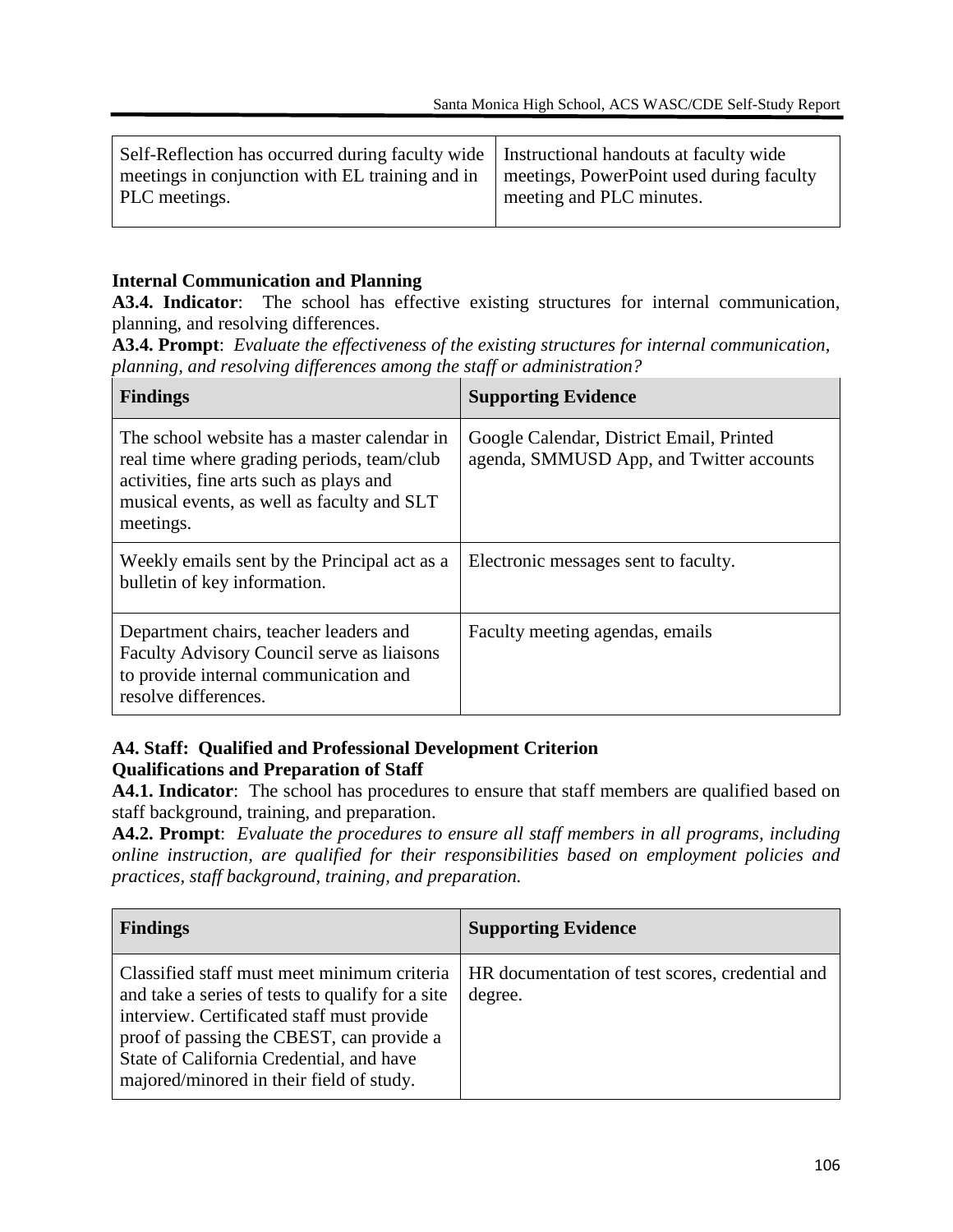#### **Staff Assignment and Preparation**

**A4.2. Indicator**: The school has a process to assign staff members and provide appropriate orientation for all assignments, including online instruction and focused programs, to maximize the expertise of the staff members in relation to impact on quality student learning.

**A4.2. Prompt**: *Evaluate the process to assign staff members and provide an appropriate orientation process, including online instruction and focused programs, to maximize the expertise of all staff members in relation to impact on quality student learning.*

| <b>Findings</b>                                                                                                                                                                                                                                                                            | <b>Supporting Evidence</b>                                                                                   |
|--------------------------------------------------------------------------------------------------------------------------------------------------------------------------------------------------------------------------------------------------------------------------------------------|--------------------------------------------------------------------------------------------------------------|
| Positions are floated on Edjoin, paper screen takes<br>place, and interview procedures are put into place.<br>Teacher must teach a lesson, and then students,<br>teachers and advisors are involved in the evaluation<br>process. Students are asked "How do you feel the<br>lesson went?" | Interview notes, documents, templates of<br>questions, and student reflections.                              |
| Teacher Leaders assist the new teachers in the<br>transition process. BTSA plays a role by supporting<br>new teachers.                                                                                                                                                                     | New teacher orientation agenda and<br>emails. Department chairs and teacher<br>leaders support new teachers. |
| Classified personnel must take a test. The<br>interviews are conducted at both the site and<br>district. Yearly evaluations with strengths and<br>growth areas are conducted for each classified<br>employee.                                                                              | Human Resources practices, and<br>evaluation documents online                                                |

## **Defining and Understanding Practices/Relationships**

**A4.3. Indicator**: The school implements a clear system to communicate administrator and faculty written policies, charts, and handbooks that define responsibilities, operational practices, decision-making processes, and relationships of leadership and staff.

**A4.3. Prompt**: *Evaluate the system used to communicate administrator and faculty written policies, charts, pacing guides and handbooks that define responsibilities, operational practices, decision-making processes, and relationships of leadership and staff. Determine the degree of clarity and understanding of these by administration and faculty.*

| <b>Findings</b>                                                                               | <b>Supporting Evidence</b>  |
|-----------------------------------------------------------------------------------------------|-----------------------------|
| Faculty and staff have to attend a mandatory<br>Mandated Reporter meeting that was run by the | Attendance sheet signatures |
| Administrative team during a period by period<br>meeting.                                     | PowerPoint guidelines       |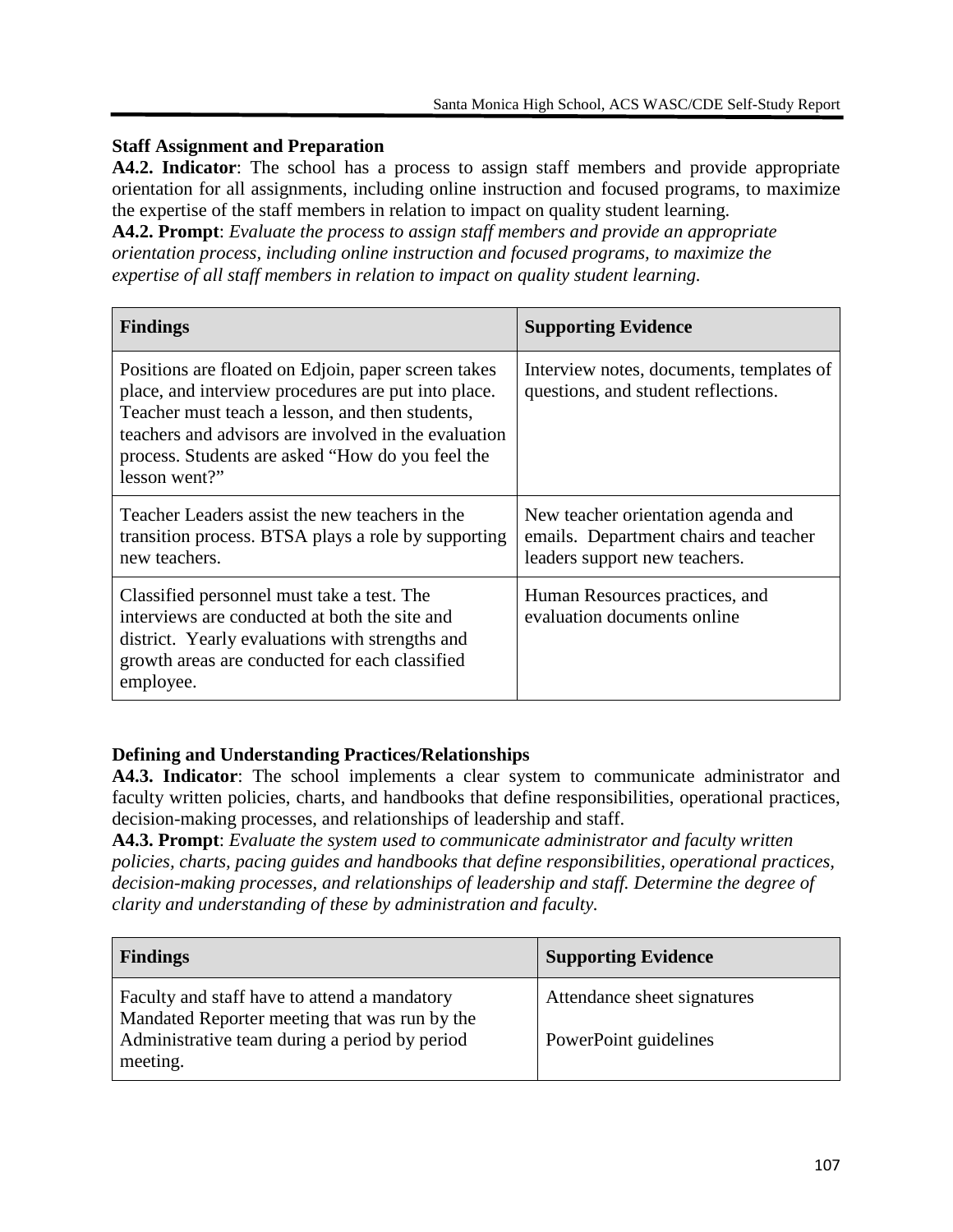| Faculty Staff Handbook exists that contains policies  | <b>Faculty Staff Handbook</b> |
|-------------------------------------------------------|-------------------------------|
| and identify responsibilities, operational practices, |                               |
| decision making processes, and relationships of       |                               |
| leadership and staff.                                 |                               |
|                                                       |                               |

## **Support of Professional Development/Learning and Measurable Effect on Student Learning**

**A4.4. Indicator**: The school effectively supports professional development/learning with time, personnel, material, and fiscal resources to facilitate all students achieving the academic, collegeand career-readiness standards, and the schoolwide learner outcomes.

**A4.4. Prompt**: *Determine the effectiveness of the professional development support, time and resources to meet the needs. To what measurable effect have the professional development/ learning activities, including coaching and mentoring, had on student learning?*

| <b>Findings</b>                                                                                                                                                    | <b>Supporting Evidence</b>                                                                                                                                                                                                                                                            |
|--------------------------------------------------------------------------------------------------------------------------------------------------------------------|---------------------------------------------------------------------------------------------------------------------------------------------------------------------------------------------------------------------------------------------------------------------------------------|
| Weekly meetings provide opportunities to<br>share and provide professional development<br>that is subject specific.                                                | Attendance sign in sheet. Meeting agenda PLC<br>Document                                                                                                                                                                                                                              |
| Samohi has a P.D. Facilitator.                                                                                                                                     | <b>Email Information sheets</b>                                                                                                                                                                                                                                                       |
| <b>Teacher Leader Professional development</b><br>occurs with the approval and direction of<br>the principal, SLT, IPC, specifically around<br>EL cohort teachers. | PowerPoints and data collected from teacher so<br>as to drive instruction                                                                                                                                                                                                             |
| <b>College Readiness</b>                                                                                                                                           | College Fair, College visits, Career Day,<br>Freshman Seminar course curriculum—Get<br>Focused/Stay Focused and Reaching Bigger<br>mentorship program. Weekly College Day<br>bulletin announcements.<br>Senior English classes work through drafting<br>the personal statement essay. |

## **Supervision and Evaluation**

**A4.5. Indicator**: The school implements effective supervision and evaluation procedures in order to promote professional growth of staff.

**A4.5. Prompt**: *How effective are the school's supervision and evaluation procedures?*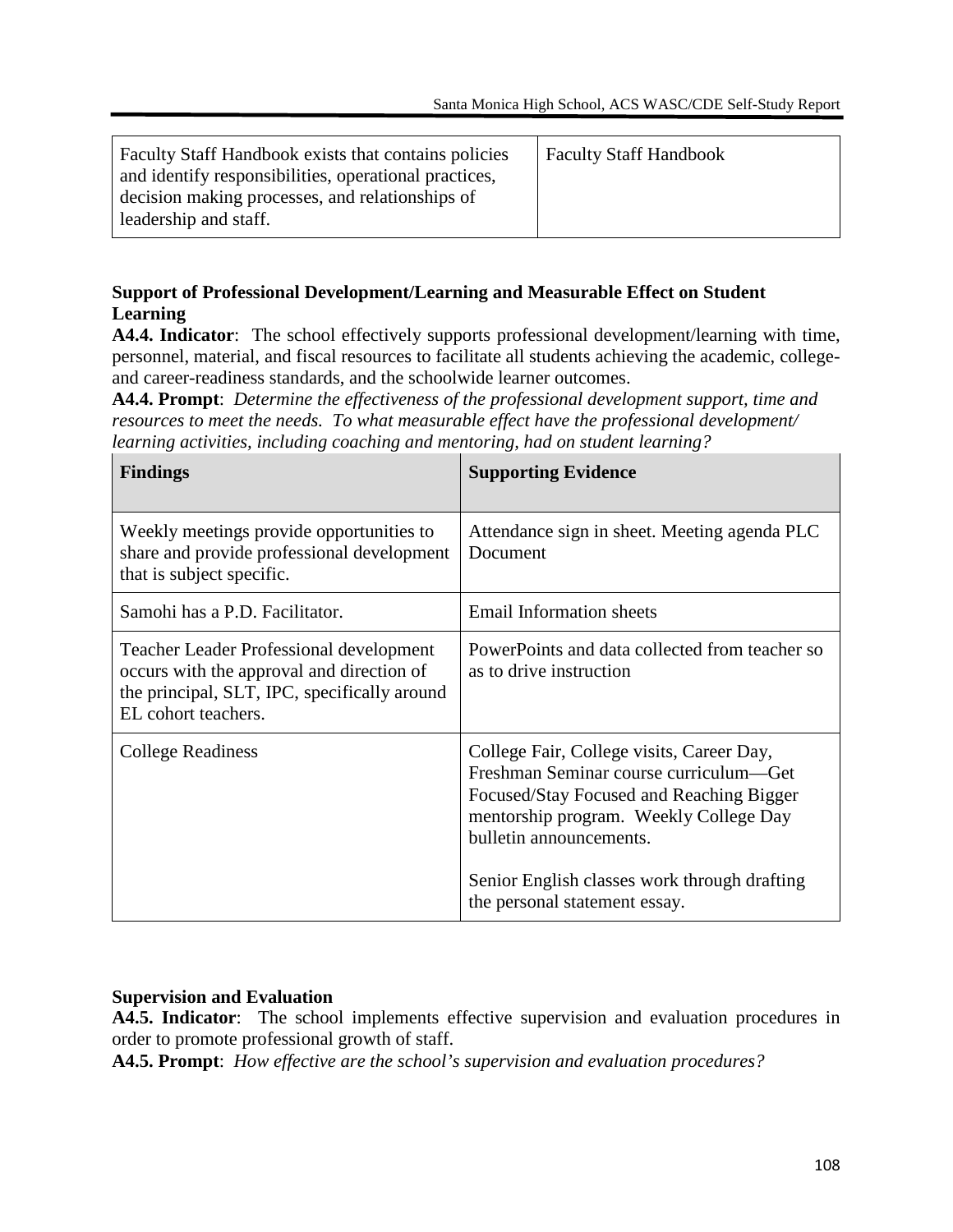| <b>Findings</b>                                                                                                                 | <b>Supporting Evidence</b>                                                                                                 |
|---------------------------------------------------------------------------------------------------------------------------------|----------------------------------------------------------------------------------------------------------------------------|
| Faculty are individually notified as to where<br>they are on the evaluation cycle.                                              | Notification sent to teacher via email, and<br>written communique.                                                         |
| Faculty meets with administrators and goes<br>over what method they wish to follow so as<br>to demonstrate professional growth. | Appointment calendars, memos, and goals form                                                                               |
| Administrator and Teacher Leader conduct<br>walk in visits in addition to formal<br>observations.                               | Teacher Leader notes and bulletins which are<br>shared with the House faculty. Emails to<br>teachers. Admin meeting notes. |
| Use of evaluation handbook during the<br>evaluation process.                                                                    | Handbook                                                                                                                   |

## **A5. Resources Criterion**

#### **Allocation Decisions and Their Impact**

**A5.1. Indicator**: There is a relationship between the decisions about resource allocations, the school's vision, mission, the schoolwide learner outcomes, the critical learner needs, the district's LCAP and the Single Plan for Student Achievement (SPSA), the academic standards, and the college- and career-readiness standards. The school leadership and staff are involved in the resource allocation decisions.

**A5.1. Prompt**: *Evaluate the extent to which the resources are allocated to meet the school's vision, mission, the schoolwide learner outcomes, the critical learner needs, the student needs identified in the district LCAP and the SPSA, the academic standards, and the college- and career-readiness standards. Determine the extent to which leadership and staff are involved in the resource allocation decisions. What impact has the process for the allocation of resources made on student learning?*

| <b>Findings</b>                                                                                                                                                              | <b>Supporting Evidence</b>                                                                                              |
|------------------------------------------------------------------------------------------------------------------------------------------------------------------------------|-------------------------------------------------------------------------------------------------------------------------|
| Program goals are determined by the<br>faculty, staff and district. Site Council<br>determines budget for the established goals<br>and examines the effectiveness of what is | IPC minutes, SLT minutes, SSC minutes,<br>SPSA, PowerPoint by college counselors aid<br>students in their understanding |
| being spent.                                                                                                                                                                 | Significant increase was found in the Language<br>Arts and writing scores of most students.                             |
| LCAP money was allocated so as to allow<br>all tenth graders to take the PSAT, and<br>seniors to take the SAT.                                                               | <b>LCAP</b> Budget                                                                                                      |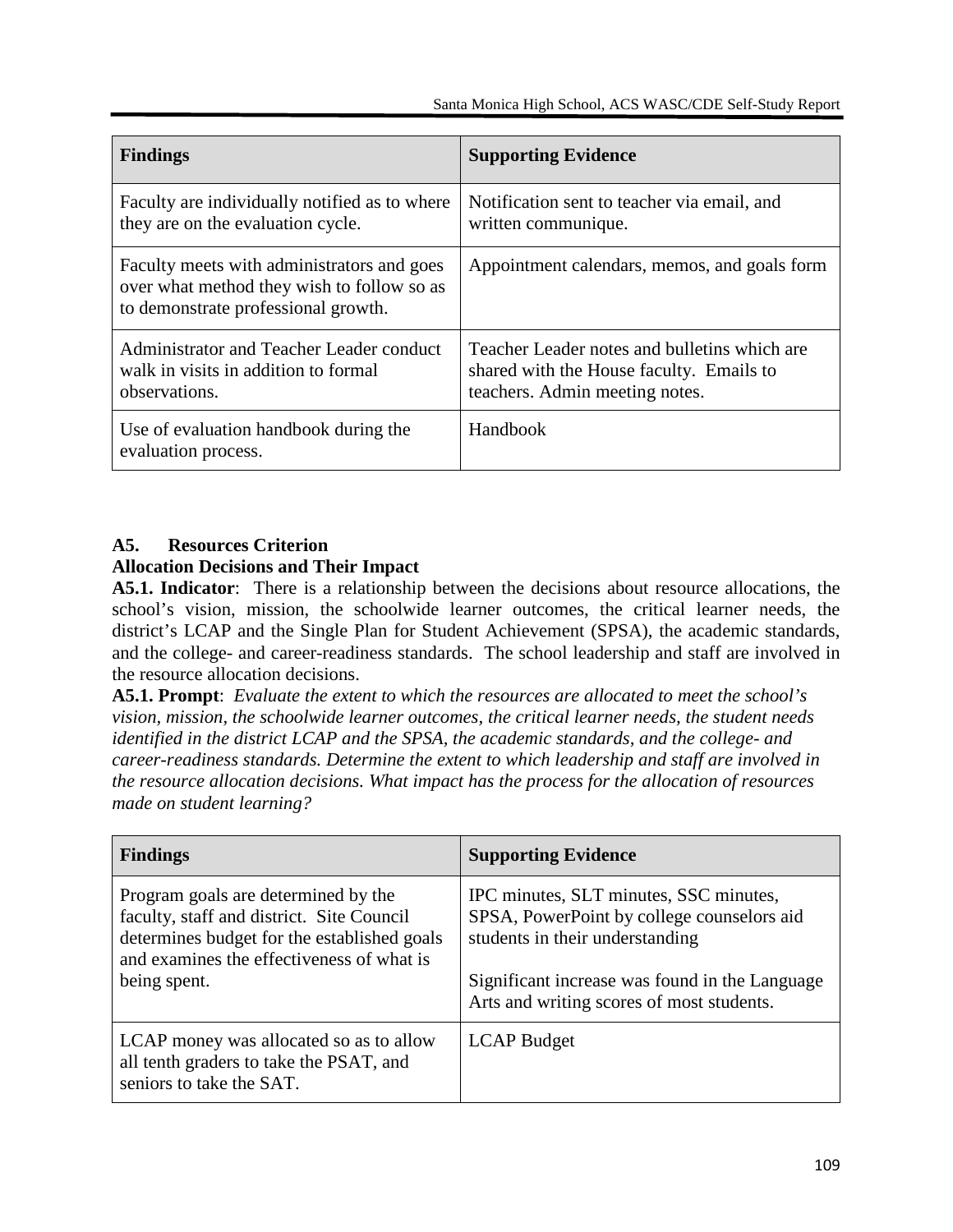| Funding was also provided for the College<br>Career Readiness program such as the<br>Freshman Seminar curriculum.                  | <b>LCAP</b> Budget     |
|------------------------------------------------------------------------------------------------------------------------------------|------------------------|
| Teachers receive \$200 (\$250 for new<br>teachers) for classroom supplies and support<br>material for the classroom from the PTSA. | Emails and PTSA budget |

#### **Practices**

**A5.2. Indicator**: There are processes operating in relationship to district practices for developing an annual budget, conducting an annual audit, and at all times conducting quality business and accounting practices.

**A5.2. Prompt**: *Evaluate the effectiveness of the school's processes in relationship to district practices for developing an annual budget, conducting an annual audit, and at all times conducting quality business and accounting practices, including protections against mishandling of institutional funds. (Note: Some of this may be more district-based than school-based.)*

| <b>Findings</b>                                                                                                                                                   | <b>Supporting Evidence</b>                                |
|-------------------------------------------------------------------------------------------------------------------------------------------------------------------|-----------------------------------------------------------|
| The annual budget is done at the district level,<br>with IPC and SSC input.                                                                                       | Budget from the Principal's office                        |
| The district allows the school to be used by<br>outside groups.                                                                                                   | <b>Facility Use Department budget</b>                     |
| A Facilities Use budget is created, whereby a<br>percent of the income is designated to the site<br>to be used for facility needs.                                | Permits issued by the Facility Use<br>Department          |
| ASB Budget, District Financial Officer, and<br>House Principal, oversee the income and<br>expenses of the school. Student clear and ASB<br>Director support them. | Ledger sheets issued to each group                        |
| The Athletic Director provides orientation to<br>groups such as coaches to provide financial<br>guidelines and protocol.                                          | Forms used to document income and<br>expenses of an event |
| Affiliated groups here to financial governance<br>rules and are audited yearly.                                                                                   | <b>PTSA</b> audits                                        |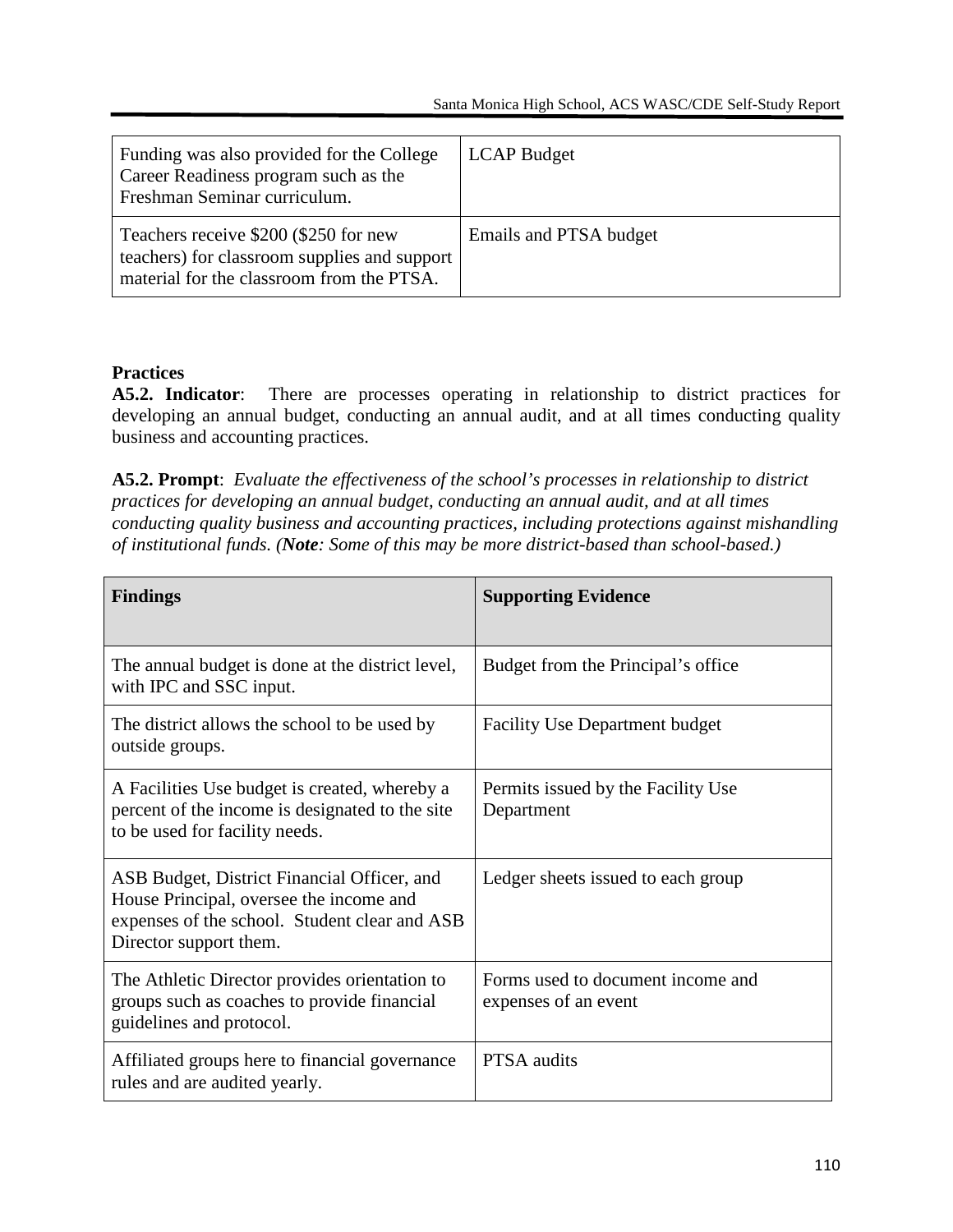## **Facilities**

**A5.3. Indicator**: The school's facilities are adequate to meet the students' learning needs, support the educational program (i.e., accomplish the vision, mission, and the schoolwide learner outcomes) and are safe, functional, and well-maintained

**A5.3. Prompt***: Determine the extent to which the facilities enable the school to maintain a learning environment to meet the educational health and safety needs of students.*

| <b>Findings</b>                                                                                                                                                                                                                                                                                                                                                                                                                                                                                                                                                                                       | <b>Supporting Evidence</b>                                                                                                                                                                                                                         |
|-------------------------------------------------------------------------------------------------------------------------------------------------------------------------------------------------------------------------------------------------------------------------------------------------------------------------------------------------------------------------------------------------------------------------------------------------------------------------------------------------------------------------------------------------------------------------------------------------------|----------------------------------------------------------------------------------------------------------------------------------------------------------------------------------------------------------------------------------------------------|
| The school's philosophy of having a safe<br>campus which engenders learning by all, is<br>evident in many ways. The district has<br>aggressively promoted bond measures, and<br>the community has agreed to increase sales<br>tax that will support the district and<br>therefore high school. This is much needed,<br>given 125 year old age of the school. The<br>school is experiencing a diminished<br>preventative maintenance budget, which<br>negatively impacts the size of maintenance<br>and operations staff. The school is currently<br>launching of its 25 year campus buildout<br>plan. | The community has a strong belief in Santa<br>Monica High, as evidenced by the continual<br>passage of bonds. The Innovation Building was<br>erected using bond money. Civil engineering<br>and architectural design of the affected<br>buildings. |
| Buildings with no air-conditioning were<br>resupplied to deal with periods of excessive<br>heat.                                                                                                                                                                                                                                                                                                                                                                                                                                                                                                      | Window Shades and fans installed. Electrical<br>conduct installed.                                                                                                                                                                                 |
| In December 2017, the first stage of air<br>conditional installation will begin.                                                                                                                                                                                                                                                                                                                                                                                                                                                                                                                      | Drawings                                                                                                                                                                                                                                           |

## **Instructional Materials and Equipment**

**A5.4. Indicator**: The policies and procedures for acquiring and maintaining adequate instructional materials and equipment, such as textbooks, other printed materials, audio-visual, support technology, manipulatives, and laboratory materials are effective.

**A5.4. Prompt**: *Evaluate the effectiveness of the policies and procedures for acquiring and maintaining adequate instructional materials and equipment, such as technology tools and software, the support systems for technology, software, textbooks, other printed materials, library media resources, manipulatives, and laboratory materials for instruction including online.*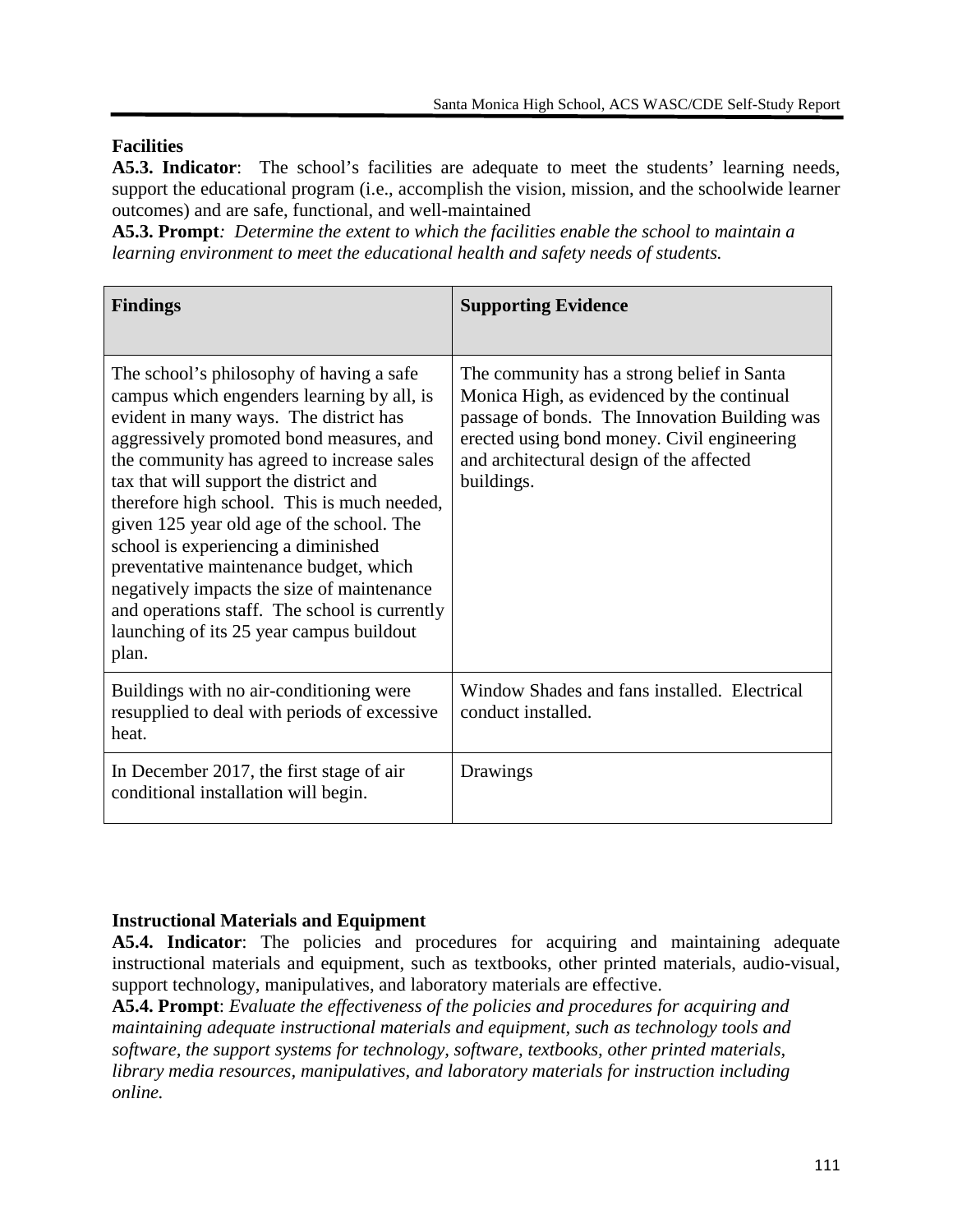| <b>Findings</b>                                                                                                                                                                                                                                                                                                                                                                                                                                                      | <b>Supporting Evidence</b>                                                                                                                                                                                                                                                         |
|----------------------------------------------------------------------------------------------------------------------------------------------------------------------------------------------------------------------------------------------------------------------------------------------------------------------------------------------------------------------------------------------------------------------------------------------------------------------|------------------------------------------------------------------------------------------------------------------------------------------------------------------------------------------------------------------------------------------------------------------------------------|
| Procedurally, the department chairs presented their<br>needs to Principal and IPC.                                                                                                                                                                                                                                                                                                                                                                                   | Emails, and budget                                                                                                                                                                                                                                                                 |
| Campus planning committee has helped in<br>providing feedback on how to distribute the bond<br>money to ensure needs of the students, and staff<br>are met.                                                                                                                                                                                                                                                                                                          | Agenda meetings, and notes                                                                                                                                                                                                                                                         |
| The bond money from community was used to<br>provide all classrooms with a laptop computer,<br>interactive whiteboards, sound systems, wireless<br>access points, document cameras, and very<br>effective tech support. Bond measure funding also<br>provided Venier probe ware for science classes, as<br>well as the necessary professional development on<br>how to use them.                                                                                     | Professional development for the Science<br>department, Tech Jedi's meetings, Tech<br>sub out day agendas. Teachers on Special<br>Assignment (TOSA) from the district<br>come to our campus to give us new ideas<br>for using technology and interactive<br>projectors and boards. |
| Faculty has access to Computers on Wheels<br>(COW), computer labs and the library.                                                                                                                                                                                                                                                                                                                                                                                   | Google calendar, COW checkout binders<br>and house assistant's secretary's notation<br>on computer for COW reservations.                                                                                                                                                           |
| With a vast well of suppliers, we are able to obtain<br>textbooks and supporting materials in a quick<br>fashion. We have a textbook and instructional<br>materials coordinator who is able to get anything<br>we need with efficiency. The textbook and library<br>use scanning wands to check out and check in<br>books to students. The music department is in the<br>process of transitioning to using scanning wands<br>and bar-codes to check out instruments. | Online records of book use and inventory<br>lists.                                                                                                                                                                                                                                 |

## **Well-Qualified Staff**

**A5.5. Indicator**: Resources are available to enable the hiring, nurturing, and ongoing professional development of a well-qualified staff for all programs such as online instruction and college and career.

**A5.5. Prompt**: *Determine if the resources are available to hire, nurture, and provide ongoing professional development for a well-qualified staff. Include specifics if online, IB, and/or college and career preparation programs are in place.*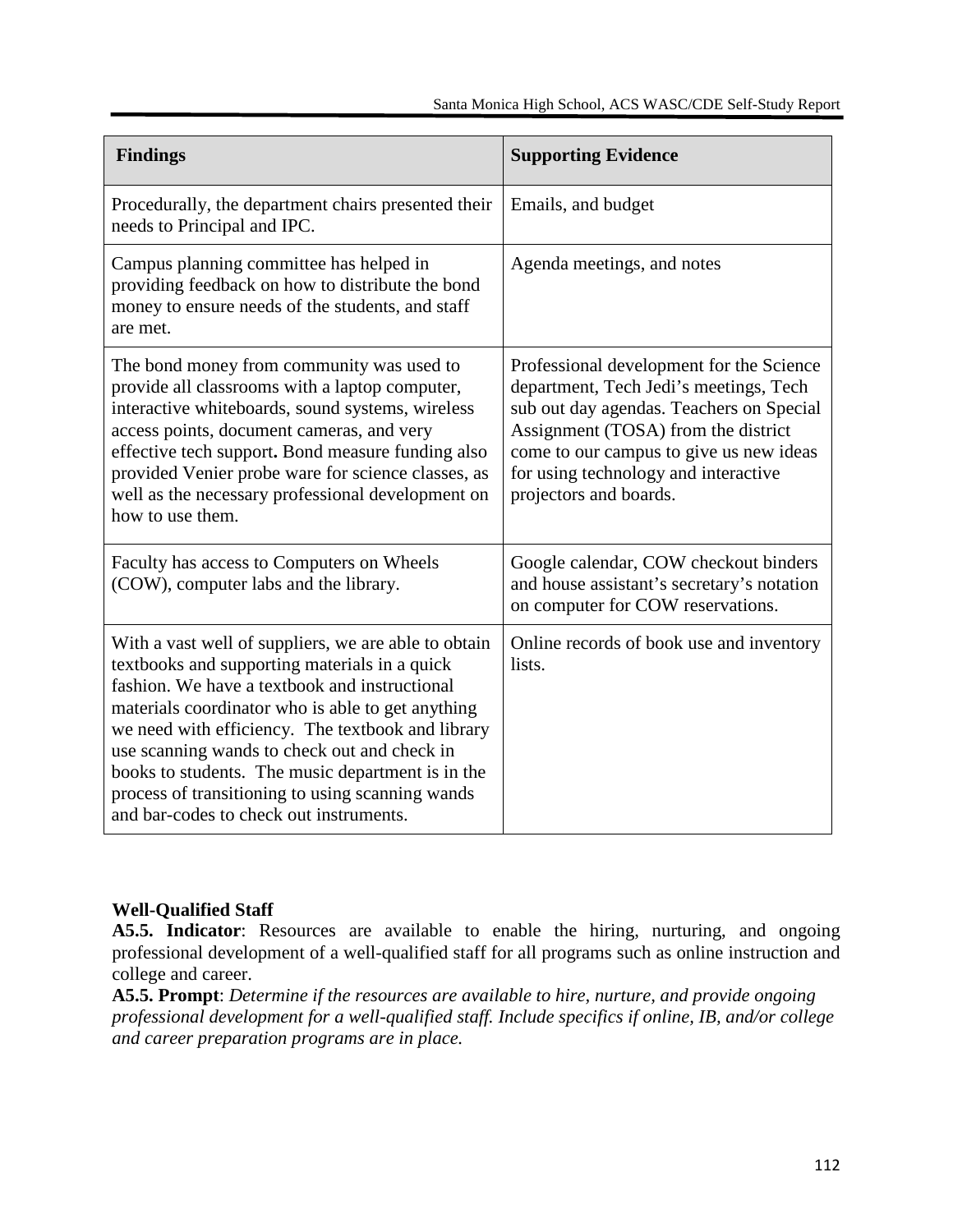| <b>Findings</b>                                                                                                                                                                                                                                                                                                                                                                                          | <b>Supporting Evidence</b>                                                                                                          |
|----------------------------------------------------------------------------------------------------------------------------------------------------------------------------------------------------------------------------------------------------------------------------------------------------------------------------------------------------------------------------------------------------------|-------------------------------------------------------------------------------------------------------------------------------------|
| Resources have been allocated to provide<br>faculty with professional development in<br>areas such as AP training, and AVID<br>training. Funding was also provided for EL<br>strategies, shadowing of students so as to<br>collect data on EL students.                                                                                                                                                  | IPC minutes; SSC minutes; and department<br>chair minutes and emails.                                                               |
| The school also aggressively focused on<br>probationary teachers, especially in their<br>second year. The goal was to keep a<br>microscopic eye on the new teachers<br>whereby effective teachers were kept. This<br>policy was also extended to classified staff.<br>The goal was to nurture the development of<br>all faculty and staff, and to retain those that<br>fit the philosophy of the school. | Administrators evaluation files and notes                                                                                           |
| PLC groups in departments used a protocol<br>to provide PD that was determined by IPC<br>and Site Leadership Team.                                                                                                                                                                                                                                                                                       | PLC binders with meeting notes.                                                                                                     |
| A college and career culture was<br>implemented by things such as AVID,<br>College and Career Center, ROP/CTE<br>programs and availability.                                                                                                                                                                                                                                                              | AVID meetings minutes, budget and staff to<br>support AVID conference and meeting<br>schedule, AP reimbursements to staff training. |

#### **Long-Range Planning**

**A5.6. Indicator**: The district and school's processes for regularly and effectively aligning the Local Control Accountability Plan (LCAP) with site resource decisions ensures the continual availability and coordination of appropriate funds to support students' achievement of the critical learner needs, the academic standards, college- and career-readiness standards, and the schoolwide learner outcomes.

**A5.6. Prompt**: *Evaluate the effectiveness of these processes.*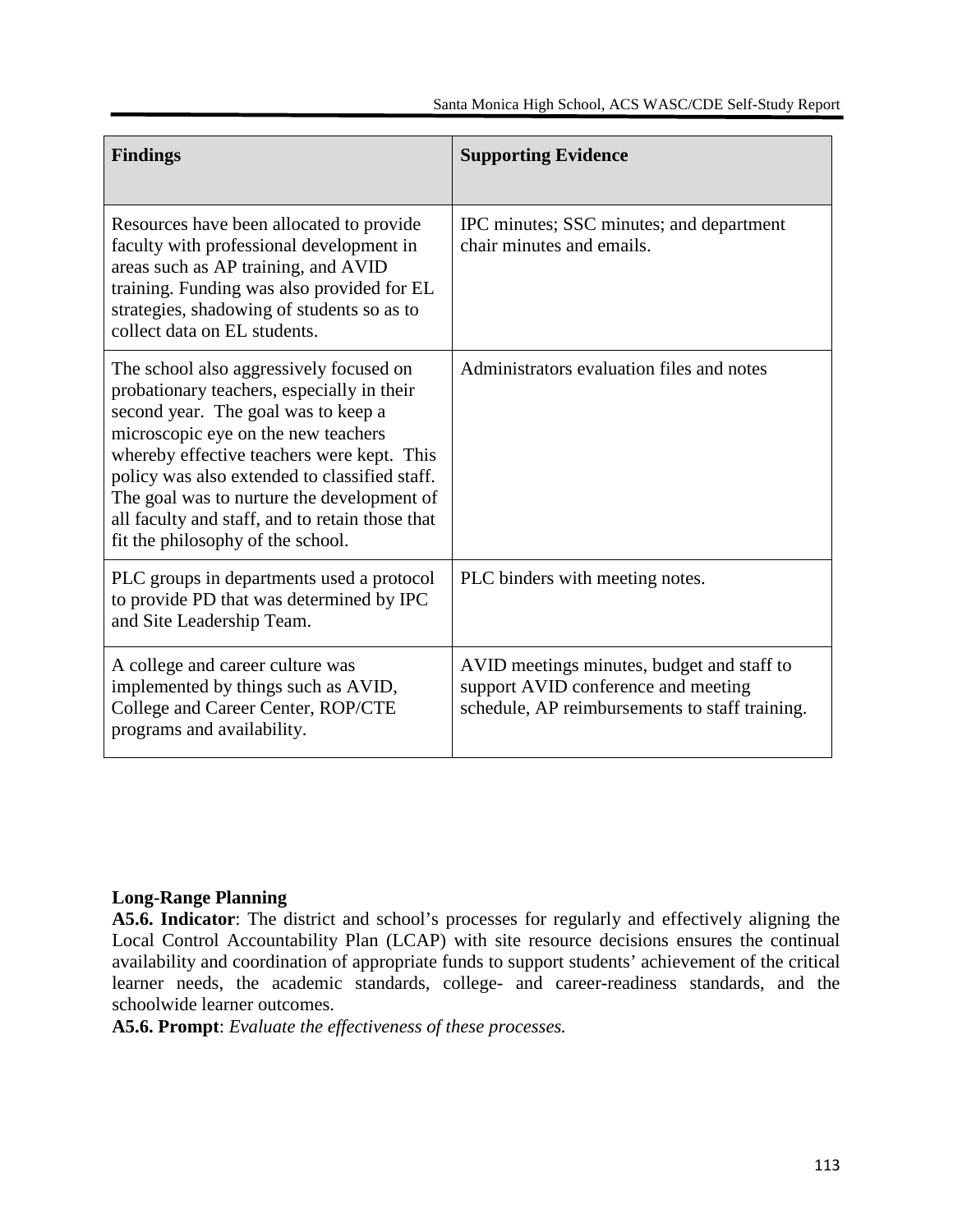| <b>Findings</b>                                                                                                                                                                                                                                                                                                                                                                                                                                                                             | <b>Supporting Evidence</b>                                                                                                                                                    |
|---------------------------------------------------------------------------------------------------------------------------------------------------------------------------------------------------------------------------------------------------------------------------------------------------------------------------------------------------------------------------------------------------------------------------------------------------------------------------------------------|-------------------------------------------------------------------------------------------------------------------------------------------------------------------------------|
| The district supports our school by providing the site<br>with funds to support an AVID coordinator, tutors for<br>AVID students, EL professional development, the<br>district provides funding for substitute teachers when<br>the Teacher Leader's shadow EL students, tutoring is<br>provided by UCLA Xinachtli that supports students<br>with visits to colleges, mentoring and tutoring.                                                                                               | Budget lines. Attendance records with<br>AVID tutors. Budget allocation for<br>college AVID tutors. Announcements<br>inviting students to Xinachtli tutoring.<br>SPSA Budget. |
| Santa Monica High has three college and career<br>counselors that work with our students. They have<br>family meetings with most seniors and parents to<br>ensure that they are on the right track. The college<br>counselors also have financial aid meetings, evening<br>events with college admissions counselors; they have<br>a college panel to discuss the application process and<br>course offerings. Colleges visit the school throughout<br>the school year to recruit students. | Email notifications, and Blue Bulletin<br>announcements that notify student<br>body of College visitors and online<br>sign ups through Naviance.                              |
| All students have access to Naviance.                                                                                                                                                                                                                                                                                                                                                                                                                                                       | Site budget lines.                                                                                                                                                            |
| Common Core standards are used to support the<br>learning and instruction at Samohi. The school is<br>also working towards pre and common assessments<br>to address the diverse learning needs of our students.                                                                                                                                                                                                                                                                             | PLC pacing plans, and observations.                                                                                                                                           |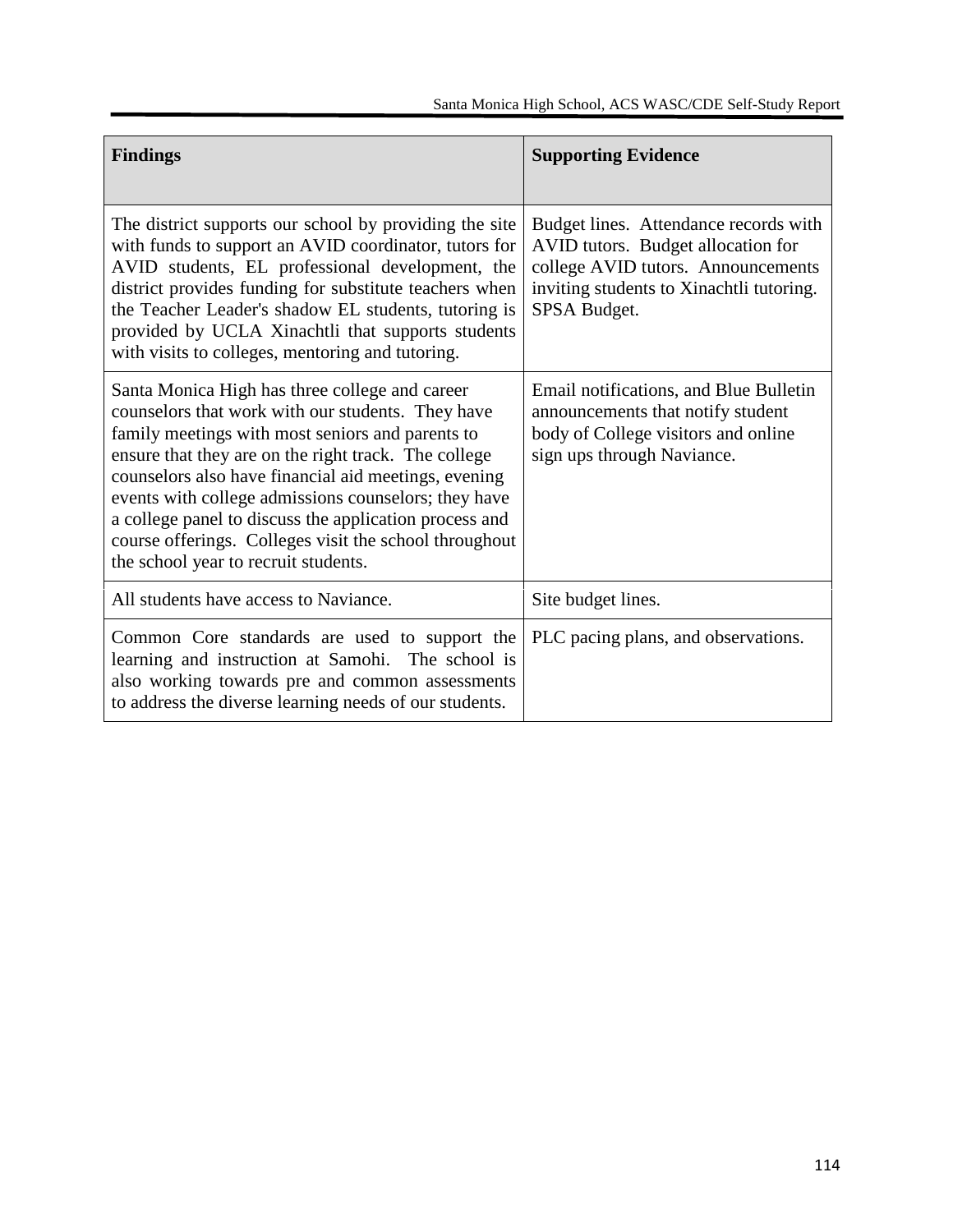### **Category A. Organization: Vision and Purpose, Governance, Leadership, Staff, and Resources:**

#### **Summary, Strengths, and Growth Needs**

Review all the findings and supporting evidence and summarize the degree to which the criteria in Category A are being met.

Include comments about the degree to which these criteria impact the school's ability to address one or more of the identified critical learner needs (Chapter III).

#### **Summary (including comments about the critical learner needs)**

Santa Monica High School has dedicated itself to working collaboratively to create a common vision around its core beliefs so as that all graduates are ready for college and their careers. The vision also has created an organic movement to produce English Language Learners that are proficient in English, while engaging in a rigorous, standards-aligned curriculum. Finally, a key goal for the school is to provide for all students a safe, well-maintained and family-friendly environment. Tremendous input is received by not only student surveys, and ASB, but also PTSA, African American Parents Student Support Group, English Learners Advisory, School Site Council, Santa Monica-Malibu Classroom Teachers Association, SEIU and others.

There is a collaborative process to analyze practices policies and data, such as CAASPP scores, CELDT/ELPAC data, homework policy, common assessments, and writing across the curriculum. The faculty is involved in professional learning communities that use that uses site based professional development to plan assessments that will provide valuable data that influences instruction. The professional learning communities include the voice of both the general education teacher and the collaborative special education teacher, to ensure equitable student access to the standards based curriculum. Unique to the school is the Get Focused, Stay Focused Freshman curriculum that connects the academic pursuits of students, with a college and career instruction. These programs, policies and practices are supported by collaborative district wide work to create a support budget that funds the needed faculty, staff, and programs, including maintaining a clean, safe, and student-focused environment.

Samohi is fortunate to be part of a community that has passed bonds, funded the Educational Foundation, and provided regular financial support through many school-affiliated organizations. The School Site Council ensures that the financial priorities meet the needs of the students. Programs such as extra-curricular activities, Restorative Justice, AVID, ASB, Collaborative classes, the EL cohort are focused on student support. In addition, essential staff (advisors,